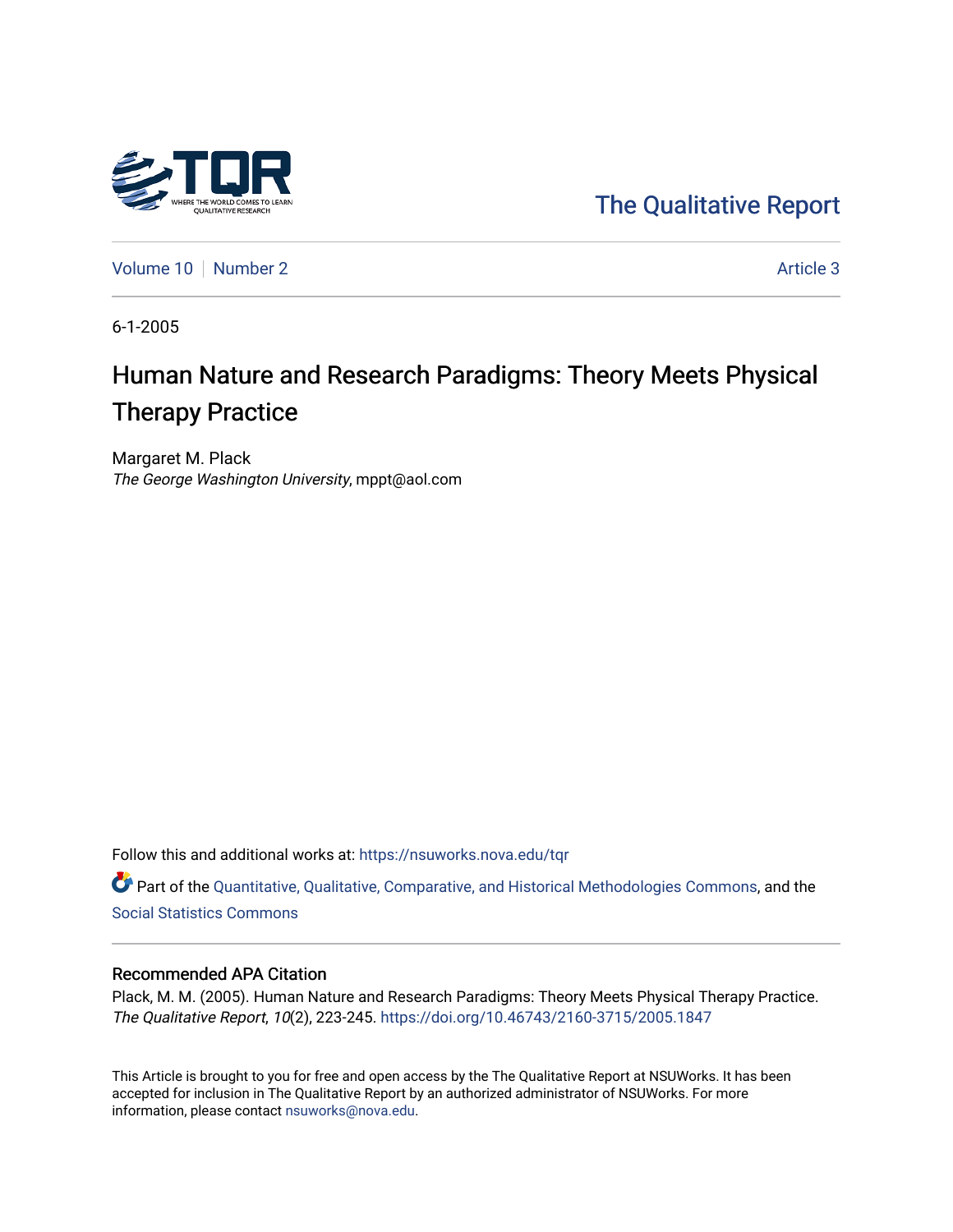# **Qualitative Research Graduate Certificate** Indulge in Culture Exclusively Online . 18 Credits

**LEARN MORE** 

# Human Nature and Research Paradigms: Theory Meets Physical Therapy Practice

# Abstract

Human nature is a very complex phenomenon. In physical therapy this complexity is enhanced by the need to understand the intersection between the art and science of human behavior and patient care. A paradigm is a set of basic beliefs that represent a worldview, defines the nature of the world and the individuals place in it, and helps to determine criteria used to select and define research inquiry. A paradigm guides scientific inquiry, not only in the manner in which an investigation is performed, but also in how the investigator defines truth and reality and how the investigator comes to know truth or reality. A paradigm guides the types of research questions that will be posed, the methodological approach to the inquiry, and criteria for assessing the trustworthiness of the inquiry. Research plays an important role in enabling physical therapists to fully embrace the values of the profession, including evidence-based practice and client-centered care, in making informed clinical decisions. However, to do so, the research provided must include not only the views of the researchers, but also the lived experiences of the clients as well. This paper provides the reader with a solid foundation in the positivist/post-positivist, constructivist, and critical theorist research paradigms and how they apply in physical therapy practice. Research perspectives in physical therapy are explored, as are implications for future practice in physical therapy.

# Keywords

Qualitative Research, Post-Positivism, Constructivism, Critical Theory, Trustworthiness, and Physical Therapy Practice

# Creative Commons License



This work is licensed under a [Creative Commons Attribution-Noncommercial-Share Alike 4.0 License](https://creativecommons.org/licenses/by-nc-sa/4.0/).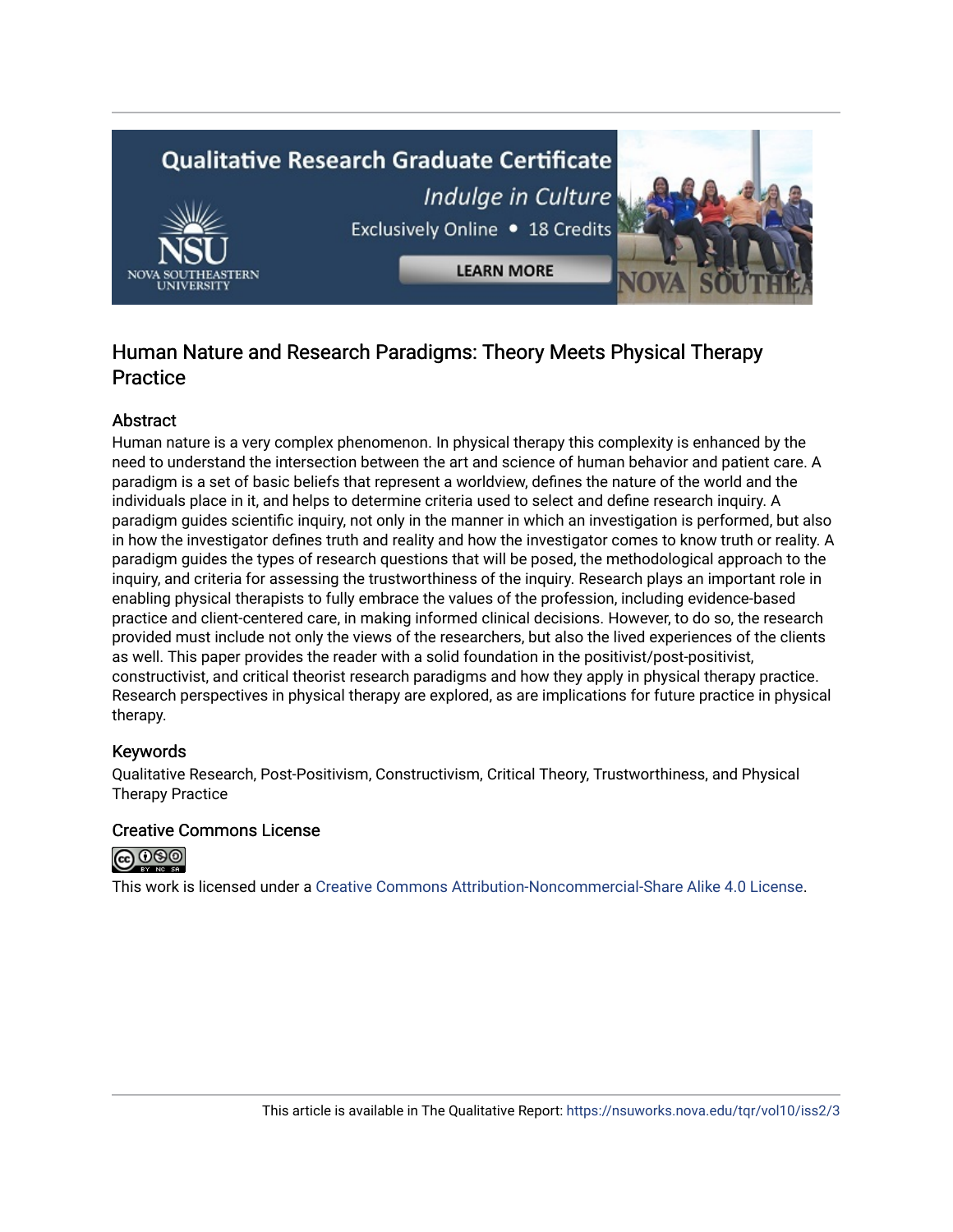# **Human Nature and Research Paradigms: Theory Meets Physical Therapy Practice**

# **Margaret M. Plack**

The George Washington University, Washington, DC

*Human nature is a very complex phenomenon. In physical therapy this complexity is enhanced by the need to understand the intersection between the art and science of human behavior and patient care. A paradigm is a set of basic beliefs that represent a worldview, defines the nature of the world and the individual's place in it, and helps to determine criteria used to select and define research inquiry. A paradigm guides scientific inquiry, not only in the manner in which an investigation is performed, but also in how the investigator defines truth and reality and how the investigator comes to know truth or reality. A paradigm guides the types of research questions that will be posed, the methodological approach to the inquiry, and criteria for assessing the trustworthiness of the inquiry. Research plays an important role in enabling physical therapists to fully embrace the values of the profession, including evidence-based practice and clientcentered care, in making informed clinical decisions. However, to do so, the research provided must include not only the views of the researchers, but also the lived experiences of the clients as well. This paper provides the reader with a solid foundation in the positivist/post-positivist, constructivist, and critical theorist research paradigms and how they apply in physical therapy practice. Research perspectives in physical therapy are explored, as are implications for future practice in physical therapy. Key Words: Qualitative Research, Post-Positivism, Constructivism, Critical Theory, Trustworthiness, and Physical Therapy Practice* 

# **Introduction**

As a physical therapist for over twenty-five years, I have been a clinician, an administrator, an academician, and more recently a researcher. I have witnessed and been part of the lived experiences of patients, families, colleagues, and students. The power of these experiences has shaped who I am as a professional and as a researcher. Patients have shared their successes and their frustrations; they have shared their thoughts and feelings about living with disability, about medicine, and about physical therapy. Colleagues have shared their frustration with the concept of evidence-based practice, perceiving that there is a propensity to devalue personal experiences and the uniqueness of each patient, which they believe are critical to the decision-making process. I have had other colleagues question the validity of non-positivist research simply because there are no statistics reported. I have observed students make clinical decisions based purely on statistics and numbers because the lived experiences of the patients are not available for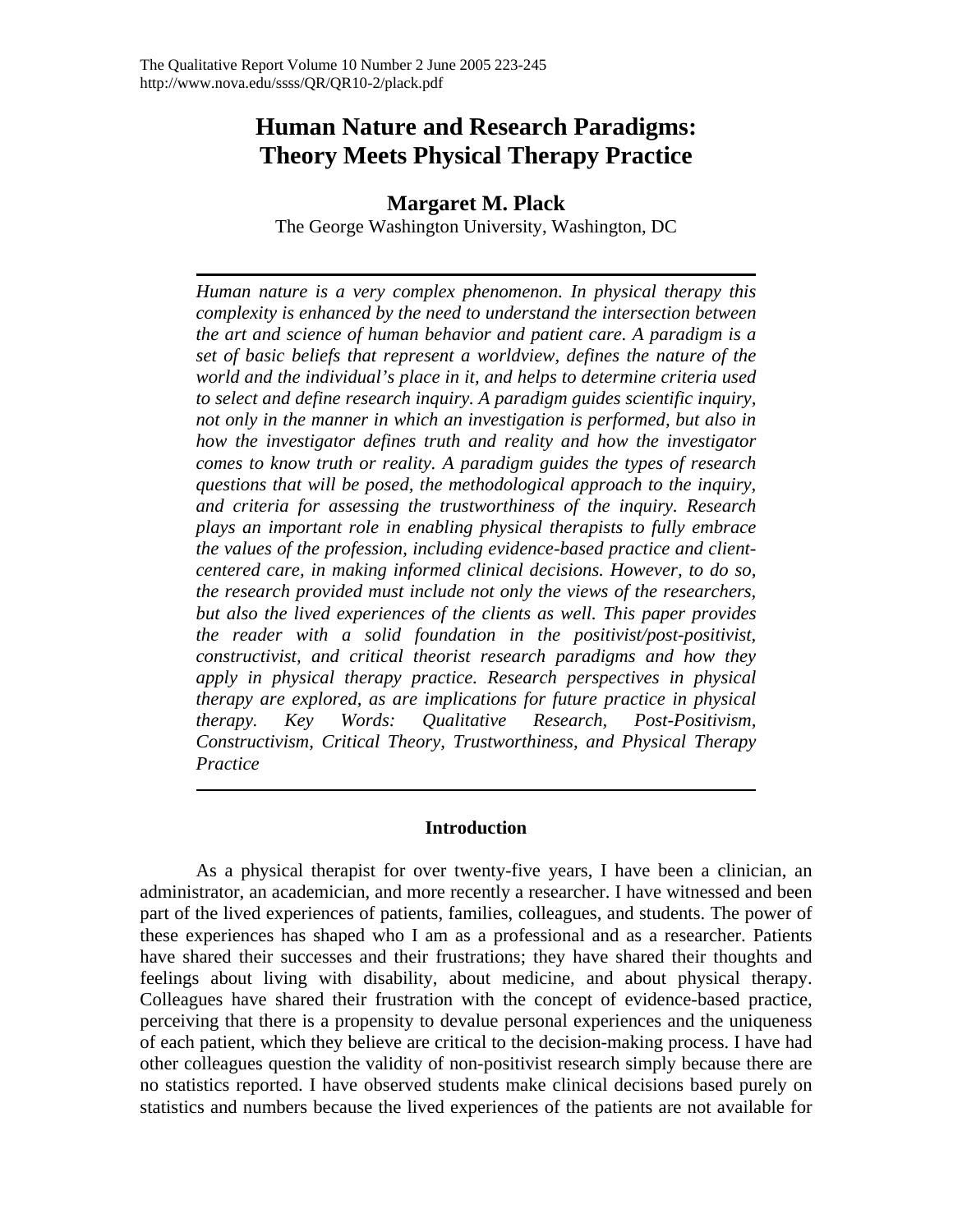review in mainstream research literature. It is for these reasons that I decided to write this paper. Clinicians value a comprehensive approach to patient care that maintains the patient at the heart of the decision-making process. I believe this same philosophy is critical in health care research as well and must be supported through research within the profession.

Human nature is a very complex phenomenon. In physical therapy this complexity is enhanced by the need to understand the intersection between the art and science of human behavior and patient care. In June 2000 the Board of Directors of the American Physical Therapy Association adopted a vision statement for the profession entitled *Vision 2020.* It states that physical therapy will be provided by doctors of physical therapy; who will provide evidence-based practice in an autonomous environment (American Physical Therapy Association, 2004a). In addition, core values of the profession that clearly place the client at the center of care, have recently been made explicit (American Physical Therapy Association, 2004b). Research plays an important role in enabling clinicians to fully embrace both evidence-based practice and client-centered care in making informed clinical decisions. However, to do so, the research provided must include not only the views of the researchers, but the views of the clients as well. This paper provides the reader with a solid foundation in various research paradigms, which is then applied to physical therapy practice. Research perspectives in physical therapy are explored, as are their implications for future practice.

# **Historical Perspective**

According to Guba and Lincoln (1994) a paradigm is a set of basic beliefs that represents a worldview, defines the nature of the world and the individual's place within it, and guides action. Kuhn (as cited in Crotty, 1998) described a paradigm as a "unitary package of beliefs about science and scientific knowledge…an overarching conceptual construct, a particular way in which scientists make sense of the world or some segment of the world" (p 35). Guba and Lincoln (1994) note that a paradigm contains the investigator's assumptions not only about the manner in which an investigation should be performed (i.e., methodology), but also in how the investigator defines truth and reality (i.e., ontology) and how the investigator comes to know that truth or reality (i.e., epistemology). More recently, Lincoln and Guba (2000) have added axiology, or the values underpinning ethics, aesthetics, and religion, to this framework on research paradigms. They suggest that answers to questions regarding these four elements provide an interpretive framework that guides the entire research process including strategies, methods, and analysis.

Paradigms of inquiry are historically based. Throughout history, different paradigms were seen as privileged. This privileged position often came from the political or ideological perspectives present and accepted at the time (Crotty, 1998; De Landsheere, 1997; N. K. Denzin & Lincoln, 2000). De Landsheere discusses several major periods of change in the approach to inquiry in the  $20<sup>th</sup>$  century.

Traditionally (pre-1930's), research was modeled after the "hard" sciences and scientific inquiry and empiricism became the "gold standard" for research. Positivism represented this gold standard and was the predominant paradigm during this period. Researchers in new fields of inquiry (e.g., the social sciences) believed that if they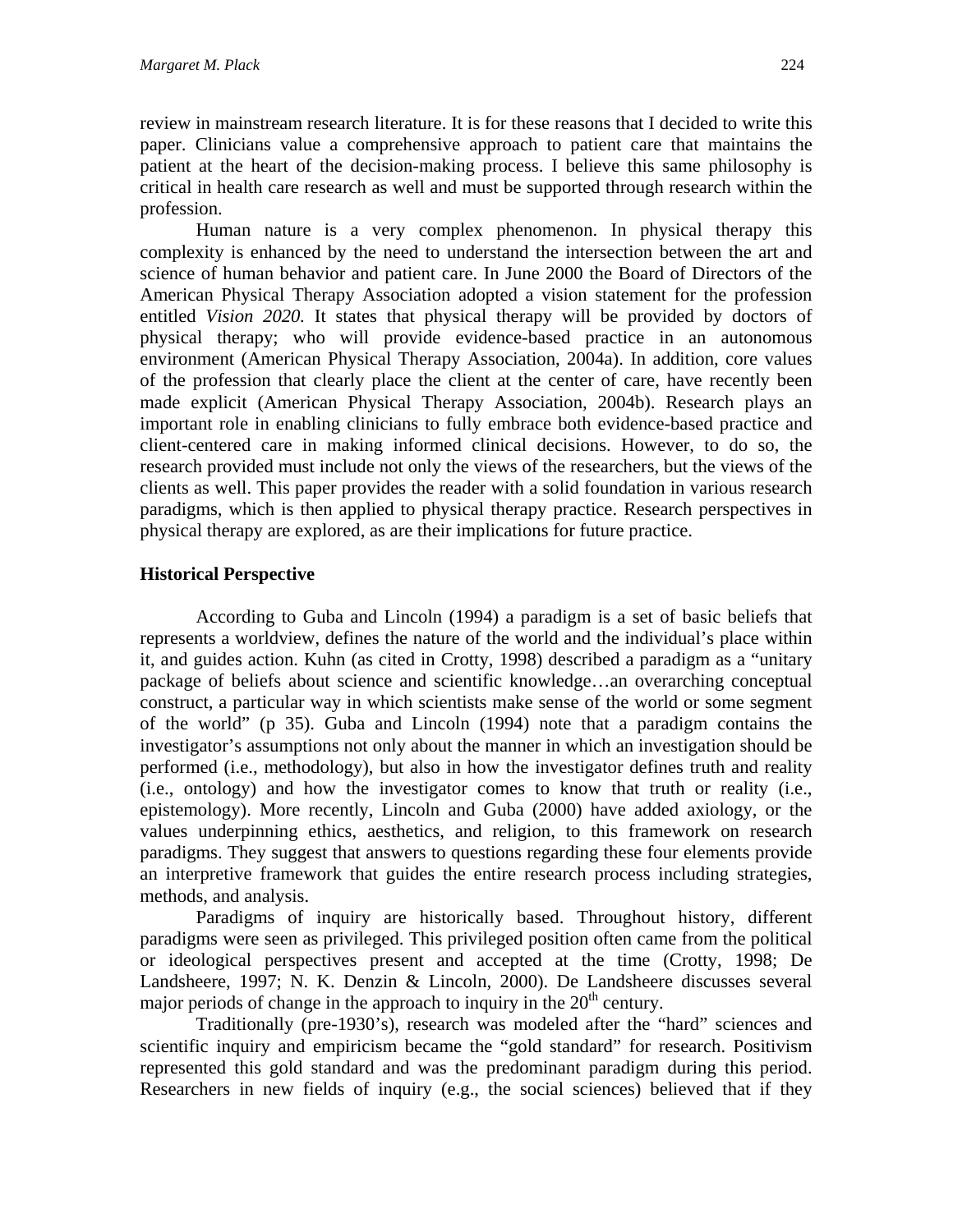emulated this successful paradigm, then they too would be successful. It was a means of gaining credibility for their inquiry (Guba & Lincoln, 1994); Rist as cited in Candy, 1991). Positivists approached research in a very objective, controlled, rigid, and rigorous manner; attempting to reach an objective, determined truth.

During the 1930's-1950's, World War II and economic crises fostered more of a philosophical and political slant on research and research design. Less rigid and less preordinate methodologies began to emerge as inquirers began to question whether the rigid positivist approach could truly be applied to human behavior with all of its subtle nuances. Post-positivists attempted to soften this view of inquiry by looking to trade off a bit of the rigor and rigidity for more ecologically valid and relevant results. Postpositivists began to look at approaching inquiry into human behavior from a number of different perspectives, both quantitatively and qualitatively.

During the late 1950's Russia launched Sputnik, which offered a significant challenge to the United States and had a profound effect on politics and ultimately on educational research. Major funding became available through the federal government and more powerful and advanced technology provided more advanced statistical analyses, leading to an upsurge in research development. However, it was not simply the financial or technological aspects of research that had changed. With increased knowledge of psychology, anthropology, linguistics, economics, and sociology inquiry was being viewed from many different perspectives. The empirical-analytical approach was being questioned as inquirers became increasingly interested not only in simple discovery of human behavior, but also in how people attribute meaning to their life events (De Landsheere, 1997; Candy, 1991). Researchers began to look at alternative paradigms to inquiry. The constructivist paradigm began to gain favor in the social scientific community as more and more scientists and educators began to debate different methodologies and philosophies of inquiry and began to look beyond discovery to develop a richer understanding of the complexity of human behavior.

With the 1980's came acceptance within the social science community, that no one research paradigm can be relied on to answer all types of inquiry into human behavior (De Landsheere, 1997). Politically and socially, critical issues began to focus on the influence that class, gender, and race had on human behavior (Denzin & Lincoln, 1994). Again scientists were faced with issues and questions that did not fit comfortably within existing paradigms. This gave rise to the critical theory paradigm. Critical theorists did not just perform inquiry for discovery or understanding, but rather were concerned with issues of power and oppression, and sought to encourage action that would change the status quo and uphold emancipatory ideals (Crotty, 1998; Kim, 2003; Kincheloe & McLaren, 2000).

Finally, 1990's inquiry began to abandon the "distant inquirer" in education and the social sciences and move toward more social action. The inquirer sought to enhance the voices of previously silenced groups and increase the number of perspectives viewed in research efforts. Thus, movement toward more "thick descriptions" and narrative formats began to gain favor in educational and social science research (Denzin & Lincoln, 1994).

Before exploring each paradigm in more detail it is important to understand that the introduction of each new paradigm also brought controversy. Much debate continues to surround each of these research paradigms with different theorists using different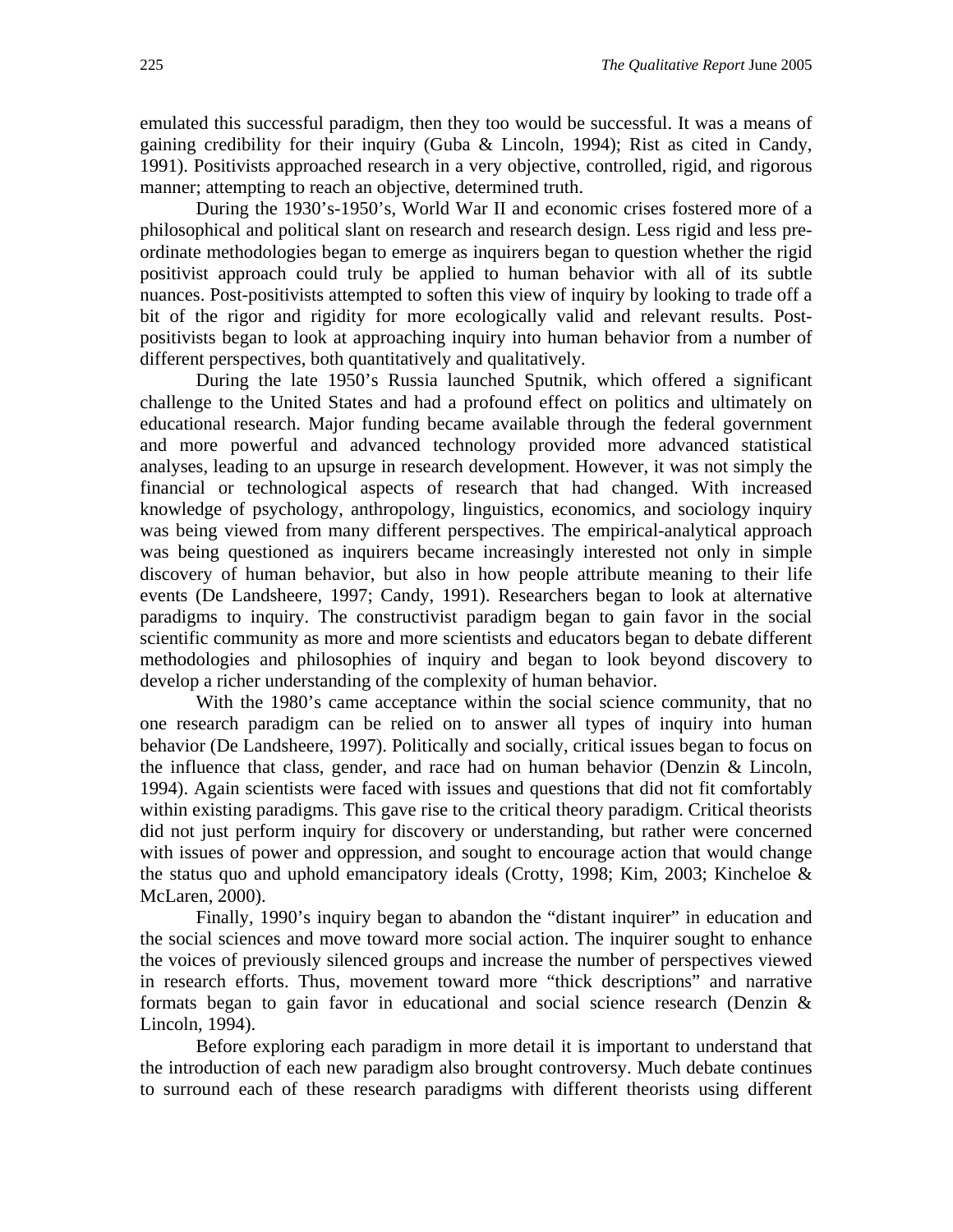terminology. While I will not address all of the controversies or differences in terminology, since this has been addressed elsewhere in the literature (Crotty, 1998; Denzin & Lincoln, 1994, 2000; Lincoln & Guba, 2000; Murphy, Dingwall, Greatbatch, Parker, & Watson, 1998), a few examples are provided. Lincoln and Guba (2000) label the concepts positivism, constructivism, and critical theory as separate paradigms. Crotty uses the term theoretical perspectives to define these same concepts. Lincoln and Guba suggest that ontology, epistemology, methodology, and axiology define the research inquiry. Alternatively, Crotty suggests that the following four questions define the research inquiry: (1) How do we know what we know (i.e., theory of knowledge or epistemology)? (2) What philosophical stance addresses the assumptions the investigator brings to the process (i.e., theoretical perspective)? (3) What is the research plan and rationale that links choice of methods to outcomes desired (i.e., methodology)? and (4) How will data be collected and analyzed to answer the research questions (i.e., methods)? Similarly, while Crotty labels subjectivism, constructionism, and objectivism as epistemology, Lincoln and Guba use these terms to indicate how the investigator defines truth and reality or ontology. Nevertheless, while each may categorize them differently, all would agree that the elements underlying these concepts are inherent in any scientific inquiry process. They address the assumptions that underlie every research project and link the theoretical and pragmatic elements of the research process to their desired outcomes within the scientific inquiry process. Thus, before addressing the current state of research in physical therapy practice it is important for the reader to fully understand the ontological, epistemological, and methodological underpinnings of each paradigm, or theoretical perspective, as well as their underlying assumptions, purposes, and goals. In addition, given that rigor is critical to good research, this paper addresses the criteria for judging trustworthiness of each type of inquiry.

# **Positivism and Post-Positivism**

Positivism, as a research paradigm, seeks to solve major practical problems, search for law-like generalizations, and discover precise causal relationships through statistical analysis (Candy, 1991; Crotty, 1998; Kim, 2003). Positivists strive to use valid and reliable methods to describe, predict, and control human behavior. They believe reality exists independent of social context and can be discovered through objectively designed and applied research. They use verification of a priori hypotheses as a means to discover the ultimate truth and immutable laws of nature (Kim, 2003). Positivists contend that research should be context-free, value-free, bias-free, and replicable. They rely on experimental and quasi-experimental research designs, most often requiring rigorously applied interventions or variable manipulations. Traditionally, positivism has been the "gold standard" of research, the "received view," the privileged paradigm (Denzin & Lincoln, 2000; Guba & Lincoln, 1994). Positivism has had a profound influence on the development of research traditions in education and the social sciences. Debates involving this paradigmatic orientation have been the basis for the development of other paradigms (Walker & Evers, 1988).

Early positivists based all knowledge on empirical observations and sense (or brute) data (Murphy et al., 1998). Some positivists, particularly the logical positivists, believe that the only real truths are based in scientific empiricism, math, and logic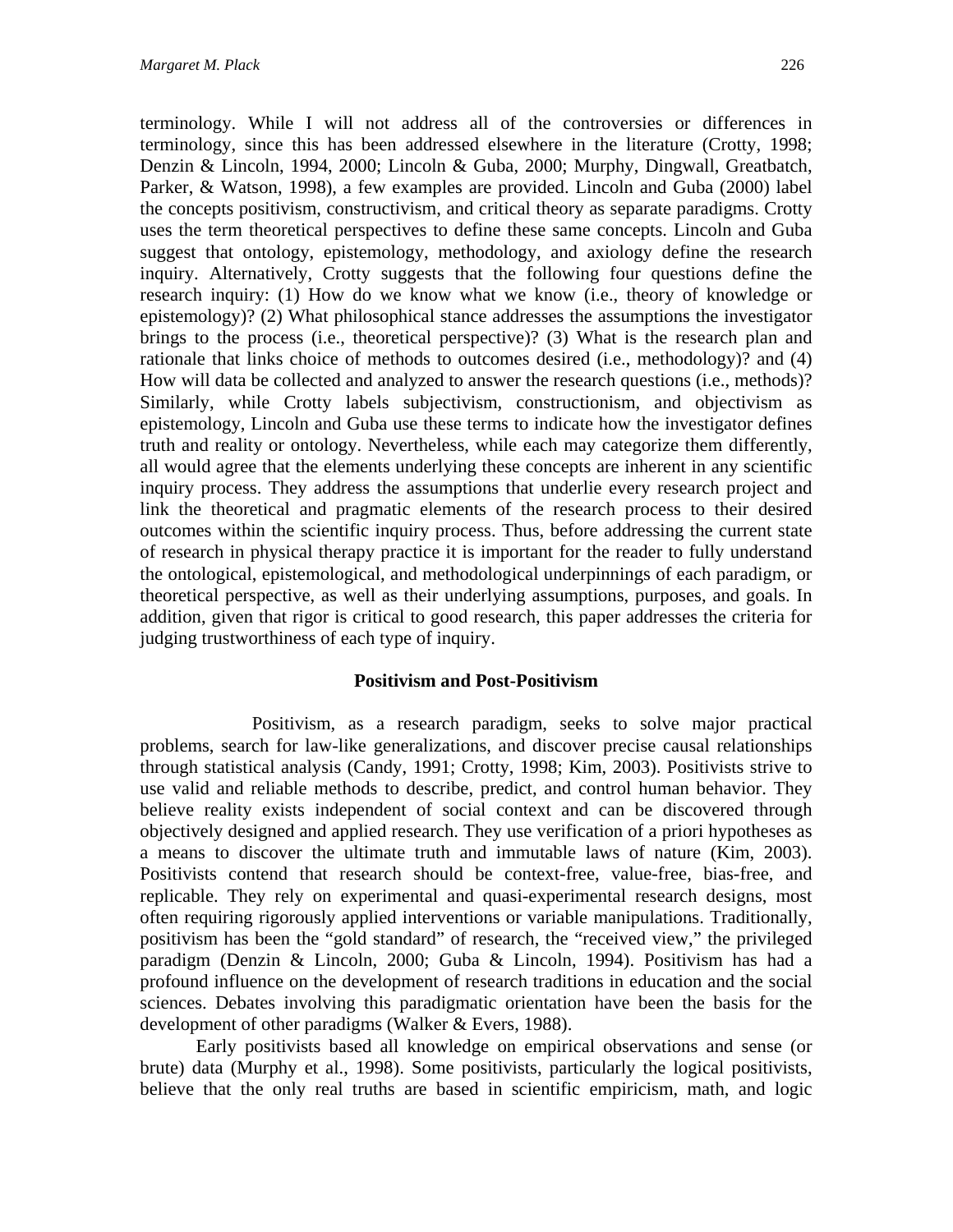(Crotty, 1998). While early positivists attempted to apply the methods of inquiry used in the natural and physical sciences to the social sciences, the logical positivists attempted to apply mathematical principles to philosophical thought. Thus logical positivists believe that brute data is the only data which can be measured, counted, and thereby quantified (Crotty, 1998). It is through the use of statistical analyses of quantified observations that theories are tested and truths are discovered (Kim, 2003). The attributes measured by logical positivists are devoid of opinions, beliefs, assumptions, and feelings, which exclude from knowledge such domains as morals, politics, and judgment (Crotty, 1998; Murphy et al., 1998; Schwandt, 1994; Walker & Evers, 1988). Logical positivism has formed the basis of modern scientific thought (Crotty, 1998).

Post-positivists have attempted to soften this approach and as a result show some significant philosophical distinctions from the positivists. The goal of the post-positivist, like the positivist, is to discover cause and effect relationships and to predict and control future behavior on the basis of present behavior (Guba & Lincoln, 1994; Walker & Evers, 1988). Unlike positivists, post-positivists do not ascribe to the concepts of verification and certitude. They accept that not all statements can be fully verified through direct observation and brute data: However, they do maintain the positivist stance on objective reality (Crotty, 1998).

Ontologically, positivists believe that logical deductive reasoning, scientific inquiry, and replicable findings will converge upon apprehendable objective truths. Postpositivists believe that an objective world does exist beyond the human mind, but that only "partially objective accounts of the world can be produced because all methods are flawed" (Denzin & Lincoln, 1994, p. 15). While truth can never be fully apprehended, the post-positivist believes that through research and statistical analysis you can state that there is a high probability that truth has been obtained. Rather than verification, postpositivists ascribe to the principle of falsification (Crotty, 1998; Guba & Lincoln, 1994). Post-positivist researchers begin with a priori research hypotheses and through an experimental or a quasi-experimental design (which may include both quantitative and qualitative research methods) the a priori hypothesis would either be supported or rejected (falsified).

Epistemologically, post-positivists believe that knowledge of an existing world can be approached or approximated through probable statistics, as noted. In addition, while positivists maintain that the inquirer should be a "distanced observer" and objectivity and neutrality of the researcher are essential: Post-positivists appreciate and strive for rigor and control in design yet acknowledge that in dealing with human nature total objectivity is unattainable (Candy, 1991; Crotty, 1998; Guba & Lincoln, 1981, 1994, p. 110). Therefore, the goal of the post-positivist is to both acknowledge the presence of human interactivity and control for it as much as possible.

Methodologically, both paradigms employ experimental and quasi-experimental designs, interventions, manipulations, and rigorously defined methods. Positivists rely primarily on quantitative research to verify truth whereas post-positivists employ "critical multiplism" or multiple methods as a way of falsifying the a priori hypotheses (Guba  $\&$ Lincoln, 1994). Unlike the positivist, the post-positivist utilizes numerous approaches to inquiry including qualitative research in naturalistic settings to be able to discover cause and effect relationships in given contexts. This approach serves to discover not only the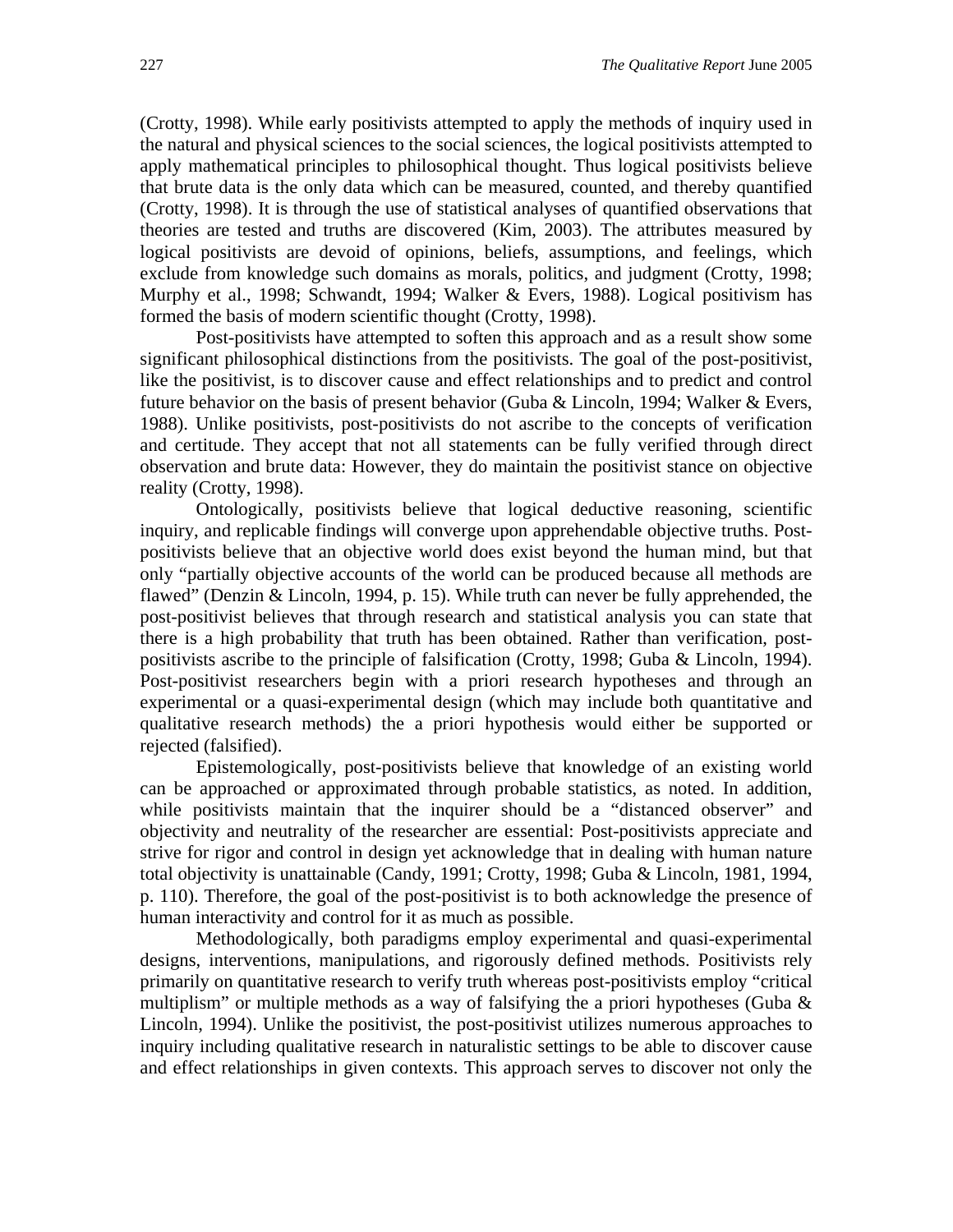# **Determining Trustworthiness in the Positivist and Post-Positivist Paradigms**

In evaluating the trustworthiness of research and research findings, positivists and post-positivists look to traditional criteria for evaluation. The criteria shared by both include, internal validity, external validity, reliability, and objectivity. Internal validity relates to the truth-value or whether the findings of the research are consistent with reality. External validity relates to the generalizability of the results. Reliability is the consistency, sense of stability, or replicability of the research. Objectivity is the degree to which observer bias was controlled, or the level of distance or neutrality the observer achieved (Schwandt, 1994). To properly judge internal and external validity, the researcher must take into account content validity, predictive validity, concurrent validity, construct validity, and face validity (Creswell, 1994). By maintaining the above criteria for research, the research findings could be considered trustworthy.

# **Constructivism**

Although the post-positivist paradigm sought to soften the positivistic approach to inquiry, some social scientists continued to find significant fault with this approach. Those who reject these paradigms do so on the grounds that they believe that one cannot define general inviolable laws that govern all human behavior. Instead, human behavior must be viewed and interpreted according to the individual's motives, intentions, or purposes for action as well as through rules that have been consensually agreed upon and validated by people in society. Not only is it important to discover external, observable human behavior, but also to understand the intentions, values, attitudes, and beliefs behind that behavior (Candy, 1991). To develop an understanding of the subjective and intersubjective meaning of human behavior required the development of another paradigm, the constructivist paradigm. Constructivists look not only at explicit and language-based propositional knowledge, but implicit and tacit knowledge as well (Guba & Lincoln, 1981).

Ontologically, the constructivist emphasizes the personal meaning made by the inquirer and the inquired. Constructivists do not believe an objective truth exists and deny the existence of one correct interpretation against which all research findings must be measured (Candy, 1991). Instead, constructivists believe in a relativist reality, which is constructed, socially and contextually specific, and which changes over time (Merriam & Associates, 2002; Schwandt, 1994). Reality is both individually constructed and intersubjectively negotiated within a given social context. It is socially constructed as individuals interact within the world. Constructivists believe that there can be multiple realities and no one is more privileged than the other (Merriam & Associates, 2002; Schwandt, 1994). Reality cannot be understood in terms of independent variables, instead it must be understood in terms of intersubjectively agreed upon patterns of truth (Guba & Lincoln, 1981).

Constructivists do not deny the existence of an outside reality. They acknowledge this possibility, but assert that we are only coming to fully understand it and the only way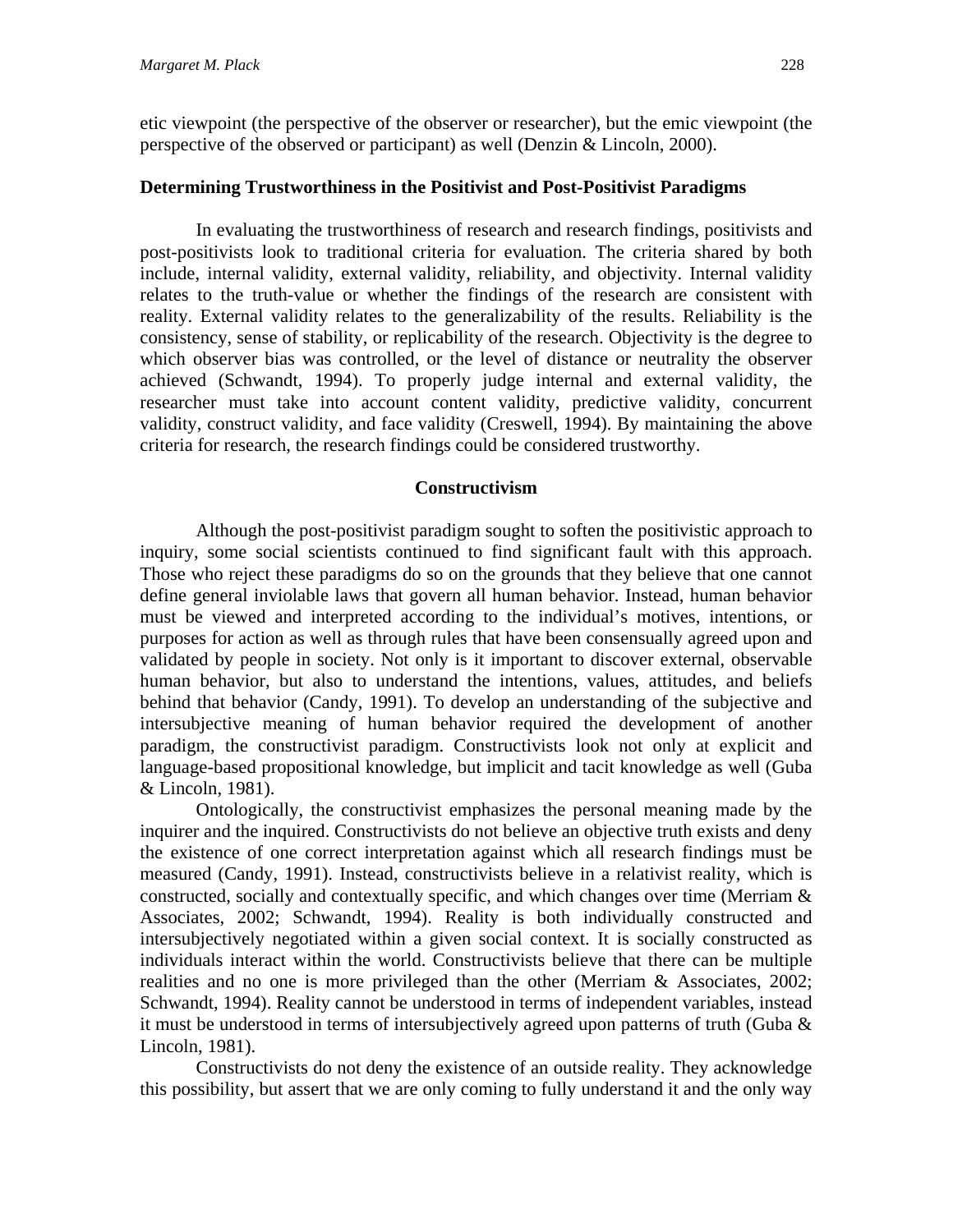to know reality is through experience and action (Candy, 1991) (Merriam  $\&$  Associates, 2002). Underlying this paradigm is the presupposition that intentions, values, attitudes, and beliefs behind human behavior can be uncovered through inquiry and interpretation and that these interpretations can be validated through consensus.

Truth in the constructivist paradigm is "a matter of the best-informed and most sophisticated construction on which there is consensus at a given time" (Schwandt, 1994, p. 128). These socially constructed meanings of events occur over time and are influenced not only by the individual's actions, but also by history, society, and language (Schwandt, 1994). This ontological perspective is a major break from that of the previously accepted positivist and post-positivist paradigms.

Epistemologically, constructivists believe that knowledge is comprised of multiple interpretations that are context dependent and value-laden (Kim, 2003). Since knowledge is created through interactions and accepted through relative consensus, constructivists see the inquirer as intimately involved with the inquiry. The researcher is the primary research tool, not a "distanced observer" (Merriam & Associates, 2002). Focus is placed on the process by which the meaning of human behavior is created. This process includes how meanings are created, negotiated, sustained, and modified within a specific context of human action (Schwandt, 1994).

In discussing the epistemological claims of constructivists, Schwandt raises the question, "If knowledge is individually constructed how can it be extensively shared?" (Schwandt, 1994, p. 131). To counter this question, constructivists often emphasize the social construction of knowledge. Constructions are created not only by the individual, but by society as well. Thus, constructions are subjectively created and intersubjectively validated, which reinforces the need for the inquirer to be intimately involved in the inquiry.

The goals of the inquirer are to interpret and construct meaning from the individual and social constructions of those involved in the inquiry. Moreover, it is to attempt to understand subtle and unique differences in human behavior rather than make gross generalizations about similarities. Constructivist researchers are not necessarily interested in predicting the future, rather they are interested in understanding the meaning individuals make of their experiences (Merriam & Associates, 2002). Constructivists seek to understand phenomena from the emic perspective (Crotty, 1998). As understanding becomes more fully developed these constructions of truth may be altered to incorporate new levels of knowledge. Therefore, constructivists think of knowledge as a process, not a product or an essential given to be discovered (Schwandt, 1994). The interactivity of the inquirer in this process allows for learning to occur. This learning continually alters the inquirer's understanding of the phenomenon under study, which further informs each successive inquiry (Guba & Lincoln, 1981). In fact the ability of the inquirer to pick up subtle nuances, details, and multiple dimensions of the phenomenon under study often comes from the fact that the inquirer is intimately involved in the phenomenon being studied. Eisner calls this a "state of enlightenment" (Schwandt, 1994, p. 129).

Methodologically, Schwandt (1994) notes that constructivist inquiry begins with a question or concern as opposed to an a priori hypothesis from theory, as would be in the case of the positivists/post-positivists. Constructivists gather details and utilize inductive reasoning to develop hypotheses, theories and concepts (Creswell, 1994). Constructivists assume that reality is multifaceted and cannot be fragmented or studied in a laboratory,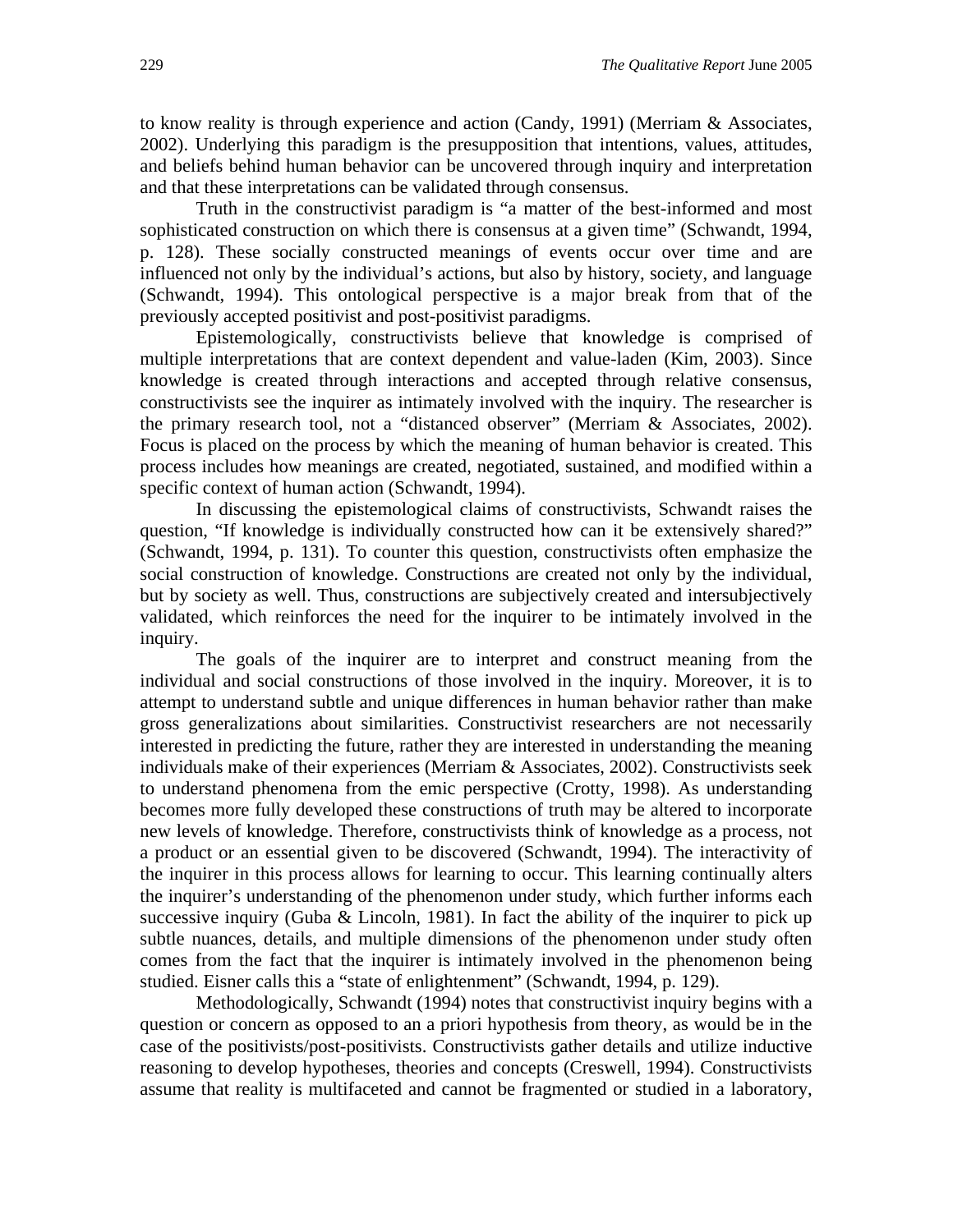rather it can only be studied as a unified whole within its natural context (Candy, 1991). This inquiry takes place in the natural setting, it is informal and interactive, and the research design evolves as the inquiry unfolds. The design is expansionistic in nature, not reductionistic as was seen in the positivists/post-positivists approach. The constructivist takes an open, exploratory stance with the goal of understanding the complexity of the phenomenon as a whole (Guba & Lincoln, 1981).

Throughout the emergent inquiry, working hypotheses are formulated and reformulated as data emerge and deeper understanding is developed. Idiographic statements, multiple realities, and complex interactions are recorded through "thick descriptions," which may include words, phrases, non-verbal descriptors, pictures of the participants, and the like (Merriam & Associates, 2002). Each step builds upon the previous one to develop a more in-depth understanding of the phenomenon in question. Continuous movement between parts of the phenomenon and the whole, along with dialogue and ongoing hermeneutics (i.e., interpretations and re-interpretations that help to make explicit what is implicit), result in the development of intersubjective consensus and validation of the joint constructions developed (Schwandt, 1994). Through this process constructs are re-framed and the inquirer reaches a more informed and complex understanding of human behavior. The level of sophistication and understanding will in part depend on the experiences, previous constructions, and interpretive abilities of the inquirer.

## **Determining Trustworthiness in the Constructivist Paradigm**

There are many perspectives and much debate regarding the appropriate criteria and terminology to be used in judging trustworthiness within the constructivist paradigm (Denzin & Lincoln, 2000; Merriam & Associates, 2002; Murphy et al., 1998). Some constructivists, such as Merriam and Associates, utilize the post-positivist criteria of internal validity, external validity, reliability, and objectivity to judge the quality of constructivist research. Others, like Guba and Lincoln (1994), suggest that the paradigmatic differences between post-positivism and constructivism warrant the use of different criteria. They submit that the traditional evaluative concepts of internal validity, external validity, reliability, and objectivity do not hold because they do not believe in objectivism and essentialism. Still others, who hold to a relativist interpretation of constructivism where multiple realities exist, suggest that there is no way to distinguish between trustworthy and non-trustworthy results (Smith as cited in Murphy et al.).

As Merriam and Associates (2002) suggest, although the debate continues and no consensus has been reached as to the appropriate criteria and terminology to be used in judging trustworthiness of constructivist research, the issue of quality remains and must be addressed. This paper recognizes the ongoing debate and attempts to provide a framework for the reader to begin to judge trustworthiness of constructivist research.

Schwandt (1994) suggests that the most important criteria for judging trustworthiness of constructivist research is functional fit (i.e., whether the inquiry and its results allow you to achieve goals and how the findings fit into a given context or discourse). Guba and Lincoln (1994) offer the following criteria by which constructions themselves can be evaluated: "fit" or how the findings fit within current knowledge; "work" or the degree to which they develop a more sophisticated level of knowledge;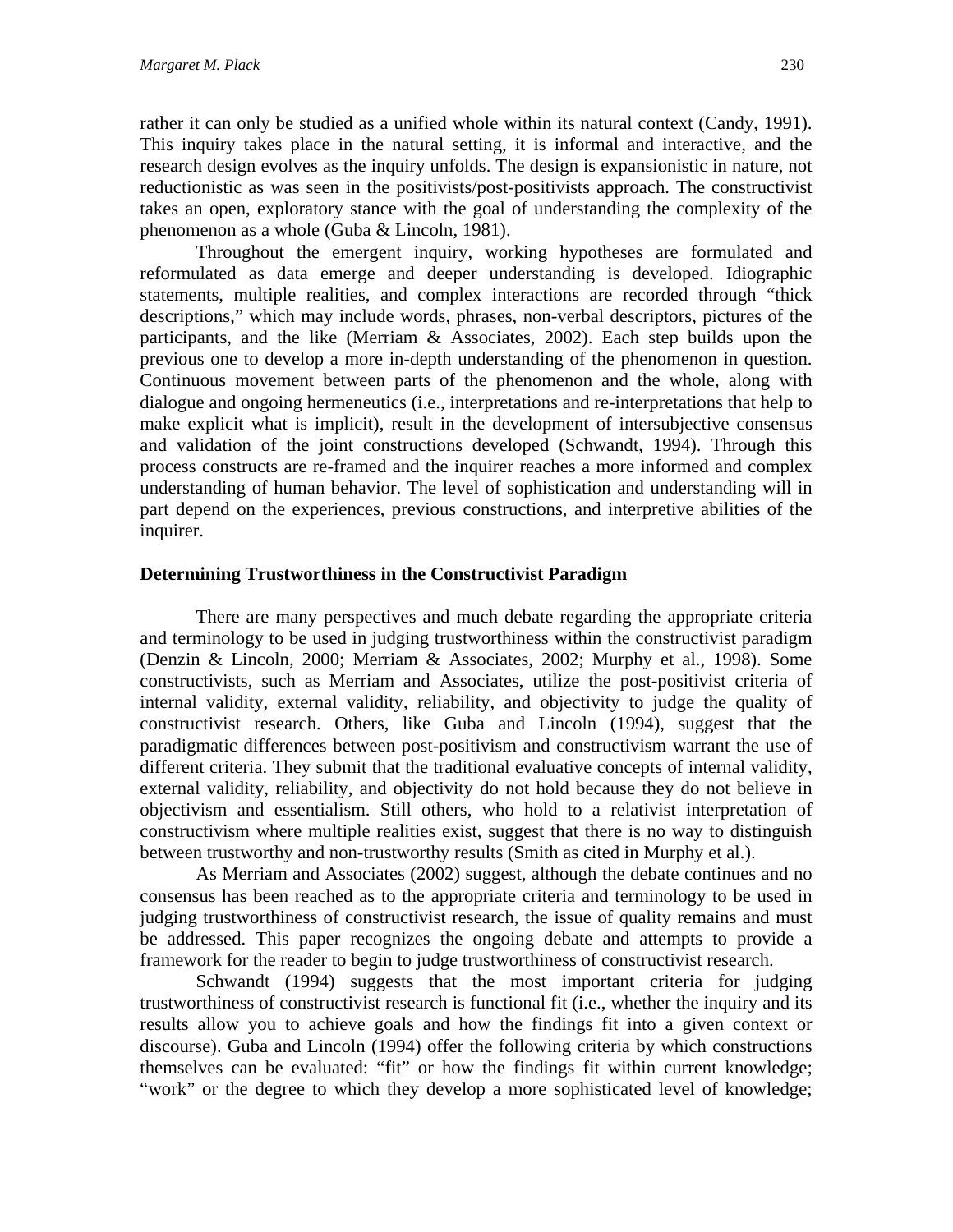"relevance" or how applicable the inquiry is to the given context; and finally, "modifiability" or their ability to be modified as new data emerge. Eisner (as cited in Murphy et al., 1998) discussed trustworthiness from the perspective of perception and aesthetic knowledge, which yields criteria such as structural corroboration (i.e., do different parts of the data collected demonstrate coherence?); referential adequacy (i.e., are readers presented with data that enable them to see what the researcher saw?); and multiplicative replication (i.e., do the members of the community believe the findings?). Other criteria that have been suggested include thoroughness and comprehensiveness. These criteria would ultimately determine whether the findings reported show a more informed view, useful and worthy of adoption (Schwandt, 1994).

Two additional sets of criteria for judging inquiries have been proposed: (1) credibility, transferability, dependability, and confirmability; and (2) authenticity, which includes, fairness, ontological authenticity, educative authenticity, catalytic authenticity, and tactical authenticity (Guba & Lincoln, 1994; Robson, 1993).

The first bears resemblance to criteria used for positivist and post-positivist research being reinterpreted to reflect the basic assumptions of the constructivist paradigm (Guba & Lincoln, 1981). Credibility deals with truth-value, which is referred to in traditional research as internal validity. Given the underlying assumptions of constructivism, to test truth-value one would need to determine if the interpretations made were credible based on the subject's own interpretations (Guba & Lincoln, 1981; Murphy et al., 1998).

Guba and Lincoln (1994) also replaced the criteria for external validity or generalizability with transferability. Since the purpose of constructivist inquiry is to search for unique differences, emic views and idiographic statements, and generalizability is considered a context-free statement, generalizability in the traditional sense is not an issue. Instead, it is the applicability or degree of fit that is essential to the adoption of a given construct and thus an essential criterion from which to judge the inquiry. Transferability is the degree to which similarities exist between contexts that allow findings to be transferred from one situation to another (Murphy et al., 1998). Creswell (1994) discusses the use of thick descriptions to provide a solid framework for comparison from which transferability may occur. The responsibility of the researcher is to provide thick descriptions with sufficient detail so that the reader can make judgments regarding the transferability of the data obtained (Robson, 1993). Thus the onus of transferability is taken off the researcher and placed on the person who is attempting to generalize the information from one context to another.

The use of the concept of reliability is not adhered to by constructivists for reasons similar to those of generalizability, particularly since the constructivist researcher is often more interested in differences than similarities and the uniqueness of the event within a specific context. Instead, steps must be taken to ensure that the information obtained is dependable. What makes a study dependable is whether the researcher has taken into account the expected instability of the phenomenon in question, as well as the potential change that may have resulted from the study design itself (Murphy et al., 1998). Creswell (1994) notes that by having the researcher clearly state the central assumptions, the selections of the participants, and the biases and values of the researcher it may actually be possible to replicate the study in another context.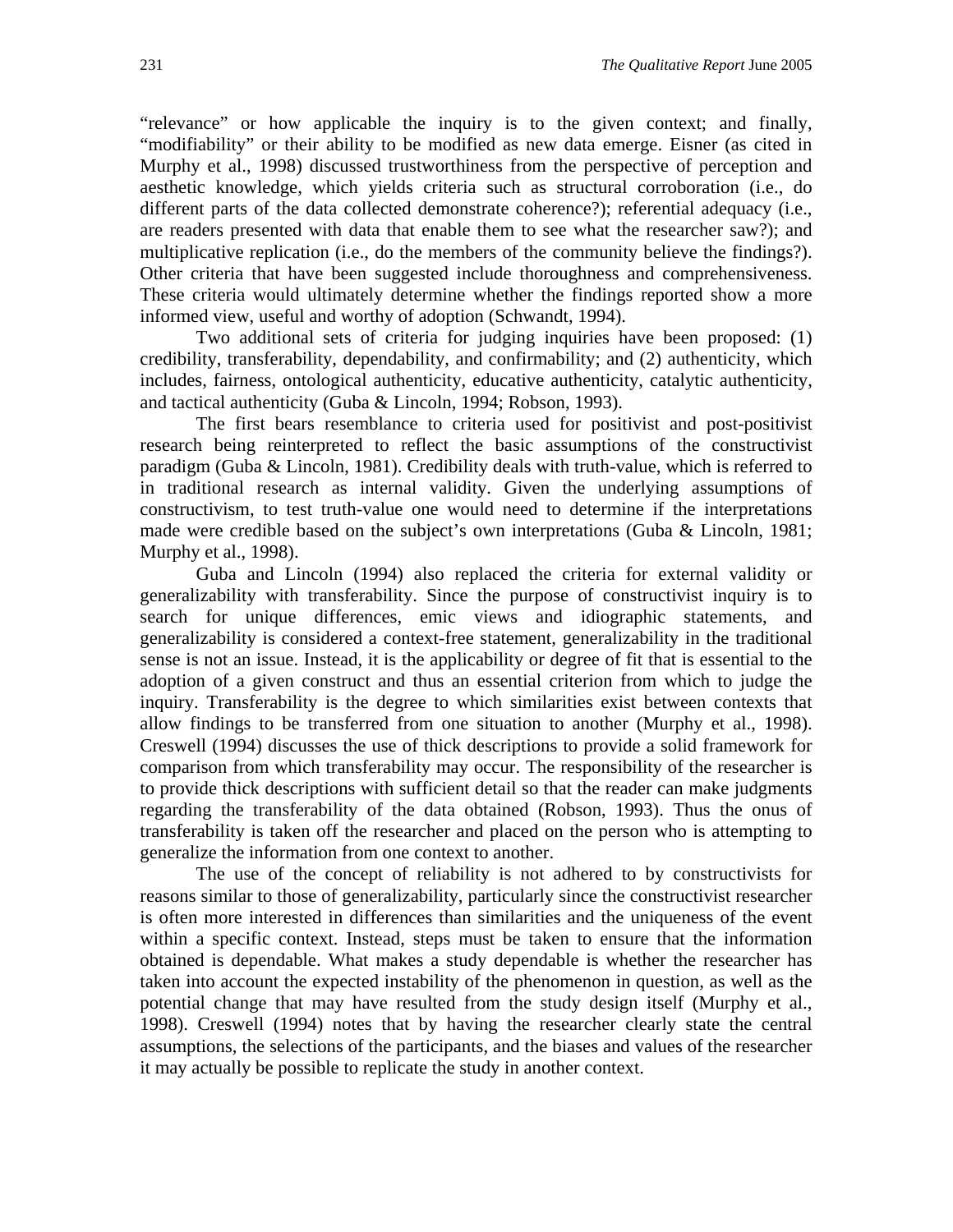As noted, key to the concept of dependability is the use of thick descriptions. The thick descriptions allow for an inquiry audit, where the auditor can follow the process to determine if it was clear, systematic, well documented, and provided safeguards against bias (Altheide & Johnson, 1994; Robson, 1993). Thick descriptions allow the researcher to describe how problems encountered were addressed, which is key to evaluating the validity of a study. Thick descriptions include what is implicit as well as explicit. Emphasis is on the process, and thick descriptions provide a full account of the hermeneutic process involved in the interpretation of the situation. Altheide and Johnson note that it is this link between what the researcher knows and how it came to be known that allows one to truly assess the adequacy of the research. Additional steps to enhance dependability may include overlapping methods, stepwise replication, and auditing (Guba & Lincoln, 1981).

Finally, the concept of objectivity or neutrality is at odds with the assumptions underlying the constructivist paradigm since it clearly views the interactivity of the inquirer as being essential to the inquiry. Instead, constructivists would employ criteria of confirmability. What becomes critical is that the information obtained must be confirmable. Utilization of thick descriptions and audit trails are essential in allowing the reader to determine whether the conclusions clearly flow from the data (Murphy et al., 1998; Robson, 1993).

In looking at the authenticity of inquiry, Guba and Lincoln (1994) propose that the following issues be evaluated: fairness (i.e., the researcher must ensure that the range of realities were presented); ontological authenticity (i.e., constructions of the individual has become more sophisticated with respect to the phenomenon under study); educative authenticity (i.e., the constructions of others have become more sophisticated); catalytic authenticity (i.e., the outcomes of the inquiry have stimulated human action); and tactical authenticity (i.e., the inquiry increased the subjects' empowerment to act). The last two criteria were added most recently in response to criticism from those holding beliefs in the critical theory paradigm (Schwandt, 1994).

Regardless of the criteria and terminology used to judge quality of constructivist research all agree that care must be taken to prevent distortions resulting from the researcher's presence and bias on the part of either the inquirer or the subjects, including the manner in which the data were collected and interpreted. A number of strategies have been proposed to ensure quality of constructivist research including: member checks or asking participants to comment on the researcher's interpretations; triangulation or use of multiple investigators, theories, sources, and methods of data collection; clear exposition of methods and process or ensuring sufficient detail to allow the reader to view the context from which to judge the credibility of the research process and content; audit trail or use of an independent auditor to authenticate the findings by following the logic of the researcher; reflexivity or critically reflecting on the self as researcher; prolonged engagement in data collection and analysis to ensure in-depth understanding of the phenomenon; peer review such as the use of a devil's advocate to offer questions and raise alternative explanations throughout the process; search for negative cases or those cases that do not apparently fit the emergent conceptual framework; use of thick rich descriptions that enable the reader to judge whether the methods used and conclusions drawn by the inquirer were justifiable; and finally a commitment to fair dealings or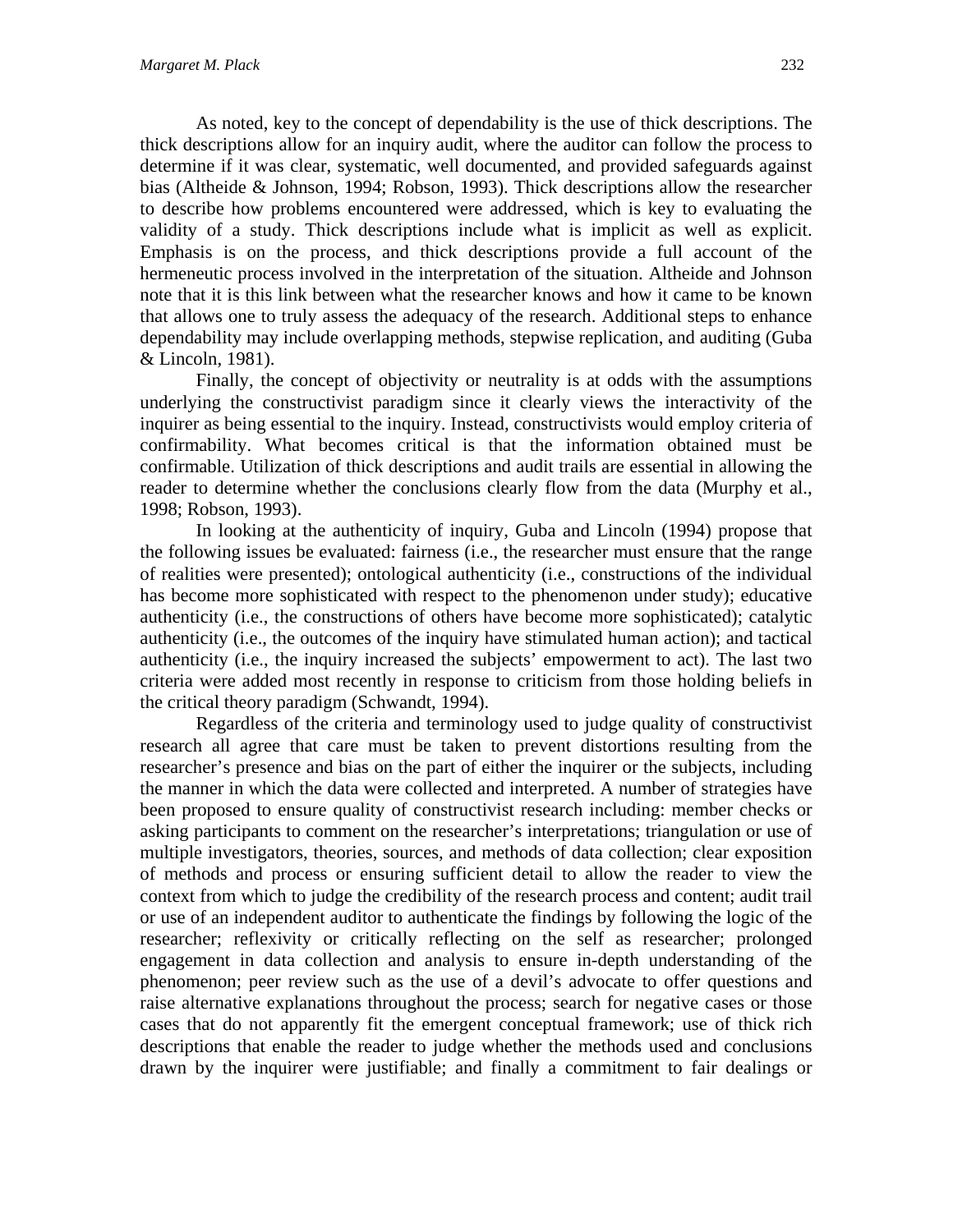representing multiple perspectives in the research (Guba & Lincoln, 1981; Merriam & Associates, 2002; Murphy et al., 1998; Robson, 1993).

## **Critical Theory**

Whereas constructivists believe that it is most important not only to discover and describe human behavior, but also to understand the intentions, values, attitudes and beliefs behind human action, critical theorists do not believe this philosophical stance goes far enough. Critical theorists believe that it is not enough to simply describe and understand human behavior; rather they seek to improve the well-being of humans in society by challenging oppression and questioning the status quo. Critical theorists believe it is essential to look beyond the perceptions of the individual to the factors that lead to the development of those perceptions, including the underlying assumptions, both of the individual and society. Critical theorists are particularly interested in understanding how power dynamics shape individual and social consciousness. They believe that one's interpretation of a situation is shaped by a number of external forces and struggles including societal norms, such as race, gender, political, social, historical, and economic ideologies (Candy, 1991; Crotty, 1998; Kincheloe & McLaren, 2000).

Critical theory is not a single paradigm, but rather a conglomeration of alternative paradigms including, feminism, neo-Marxism, materialism, social theorists, sociolinguists, participatory inquiry, racialized discourses, cultural studies, and queer theory (Denzin & Lincoln, 2000; Guba & Lincoln, 1994; Kincheloe & McLaren, 1994). Each of these alternatives is a study unto itself: However, they share certain fundamental beliefs. Critical theorists in general maintain the following: socially and historically situated power relations are the basis of all thought; all facts are value-laden and entrenched in ideology; supply and demand relationships in society cannot be separated from, and often mediate, social relationships; language underpins both our conscious and unconscious awareness; oppression is present in society and many interconnected oppressive forces are prevalent throughout society; and most orthodox research reinforces the hegemony of class, race, and gender oppression (Kincheloe & McLaren, 1994).

Kincheloe and McLaren (1994) describe critical theorists as those researchers who "use their work as a form of social or cultural criticism" (p. 139). They describe the goal of critical inquiry as being to expose the social injustices and inequities that occur in society as a result of uncritical or unquestioned acceptance of the dominant culture. Ultimately, through exposure of these previously taken-for-granted inequities, the goal of the critical theorist is to disrupt the status quo resulting in emancipatory action by the subjugated members of society. This action will ultimately result in a more egalitarian and democratic society for all. Therefore, the critical theorist is concerned with advocacy and the facilitation of social change, not simply generating new knowledge (Kim, 2003). The critical theorist aims to negate oppressive forces, raise consciousness, and invoke a call to action to aid emancipation that will potentially lead to empowerment and social change (Creswell, 1994; Kincheloe & McLaren, 2000).

Ontologically, critical theorists believe that knowledge or reality is essentially a historical reality. It has been shaped by social, political, cultural, economic, ethnic, racial, and gender factors, and it has been reified or crystallized over time into a taken-forgranted reality (i.e., a well accepted status quo) (Lincoln  $& Guba, 2000$ ). According to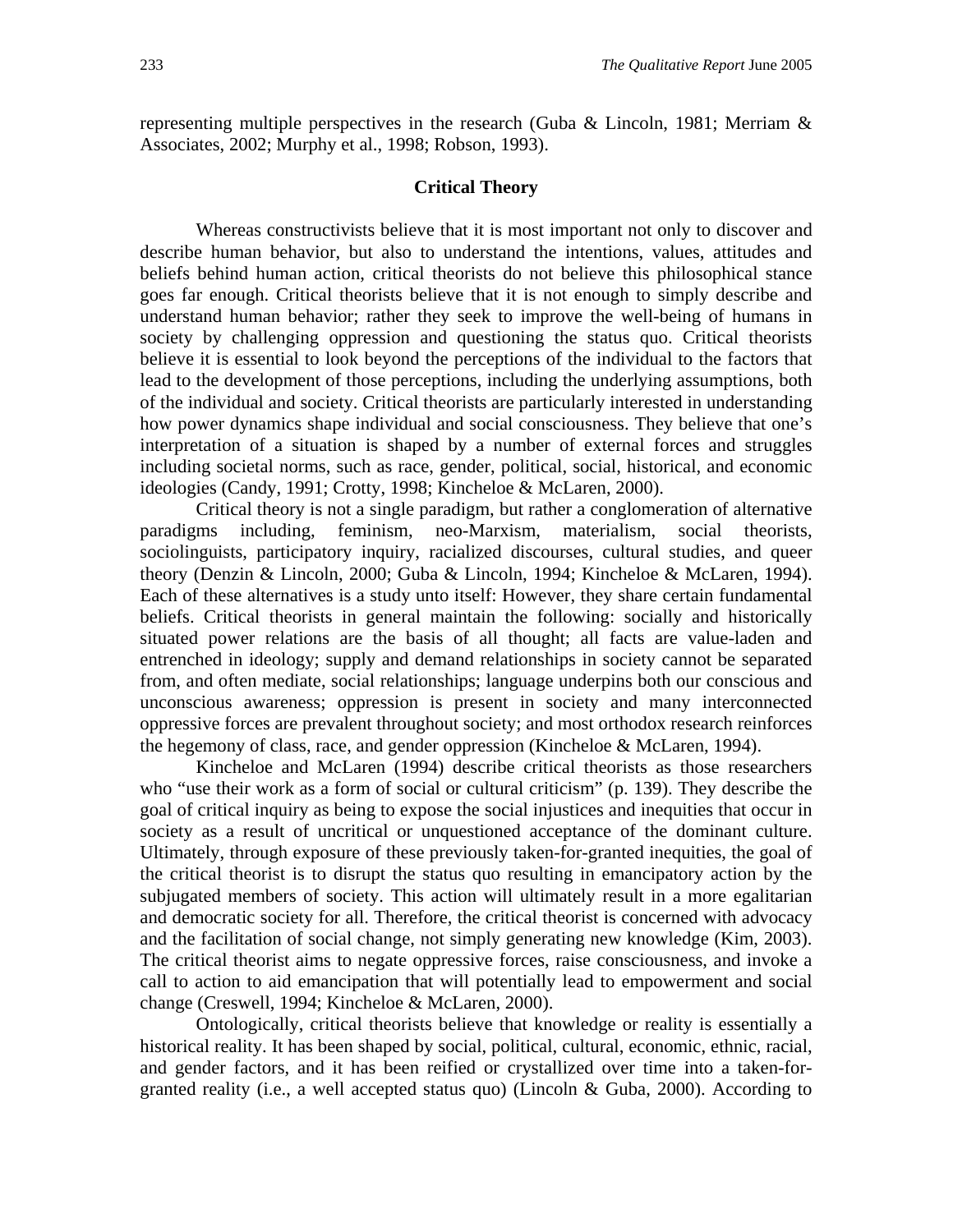critical theorists this reality is inappropriately accepted as truth, both natural and immutable (Guba & Lincoln, 1994). Truth is arrived at through discourse and grounded subjectively, intersubjectively, or through some accepted norm. However, when these normed claims do not serve the entire population equally, power struggles and oppression occur (Kincheloe & McLaren, 2000).

Epistemologically, the critical inquirer cannot be distanced from the subject of the investigations, since the nature of the inquiry is completely value determined (Guba  $\&$ Lincoln, 1994). These values include not only the values of the inquirer, but also the values of those participating in the investigation. Emphasis is placed on the interactions of individuals in society and the inquirer: The values of the inquirer will ultimately influence the inquiry itself and vice versa. Knowledge is created through the interaction of the inquirer and the participants. Since advocacy and activism are keys in critical inquiry, interactivity of the inquirer is essential (Guba & Lincoln, 1994). The inquirer and participants are partners in the process; both becoming more enlightened from the inquiry. Freire notes that they are "equally knowing" (1972, p. 131): However, very often the oppressed are not even aware of the presence of oppression. Giroux (as cited in Guba & Lincoln, 1994, p. 115) suggests that the voice of the inquirer is one of "transformative intellectual," meaning that the inquirer holds an "expanded" level of consciousness, which enables him/her to confront ignorance, oppression, and hegemonic practices. The researcher may be more aware of the presence of oppressive forces: However, researcher and participants work in concert throughout the inquiry process. The inquirer is expected to be involved with participants and to be instrumental in facilitating greater insight and therefore facilitating emancipatory action on the part of the participants to confront oppression within the social context (Crotty, 1998; Freire, 1972; Guba & Lincoln, 1994; Kincheloe & McLaren, 1994).

At the heart of critical theory methodology is dialectic dialogue, which uncovers the unconscious assumptions by which we interpret our everyday experiences (Kincheloe & McLaren, 1994, 2000). By uncovering these underlying assumptions and offering them up for critique and dialogue they can be brought into a larger historical framework. Reflection upon the assumptions underlying this taken-for-granted historical reality helps develop an understanding of the presence of, and origins of, these hegemonic and oppressive practices. Through rational discourse and critical reflection, incongruities and contradictions of everyday life are explored. Raising questions about social norms and values from cultural, social, political, economic, race, gender, and class perspectives allows for these reified beliefs to be challenged. As the participants in the inquiry begin to develop more informed insights, emancipatory action is facilitated to alleviate oppression, recreate the world, and develop a more egalitarian and democratic society (Freire, 1972). Critical reflection, critical discourse, and consensual validation are essential in the transformative or emancipatory process. (Cranton, 1994).

# **Determining Trustworthiness in the Critical Theory Paradigm**

As in the constructivist paradigm, and unlike the post-positivist paradigm, the critical theory paradigm offers a number of alternative criteria for judgment of the inquiry and its findings. Research findings from the critical theorists' paradigm can initially be judged in a manner similar to that of the constructivists, particularly if you look to the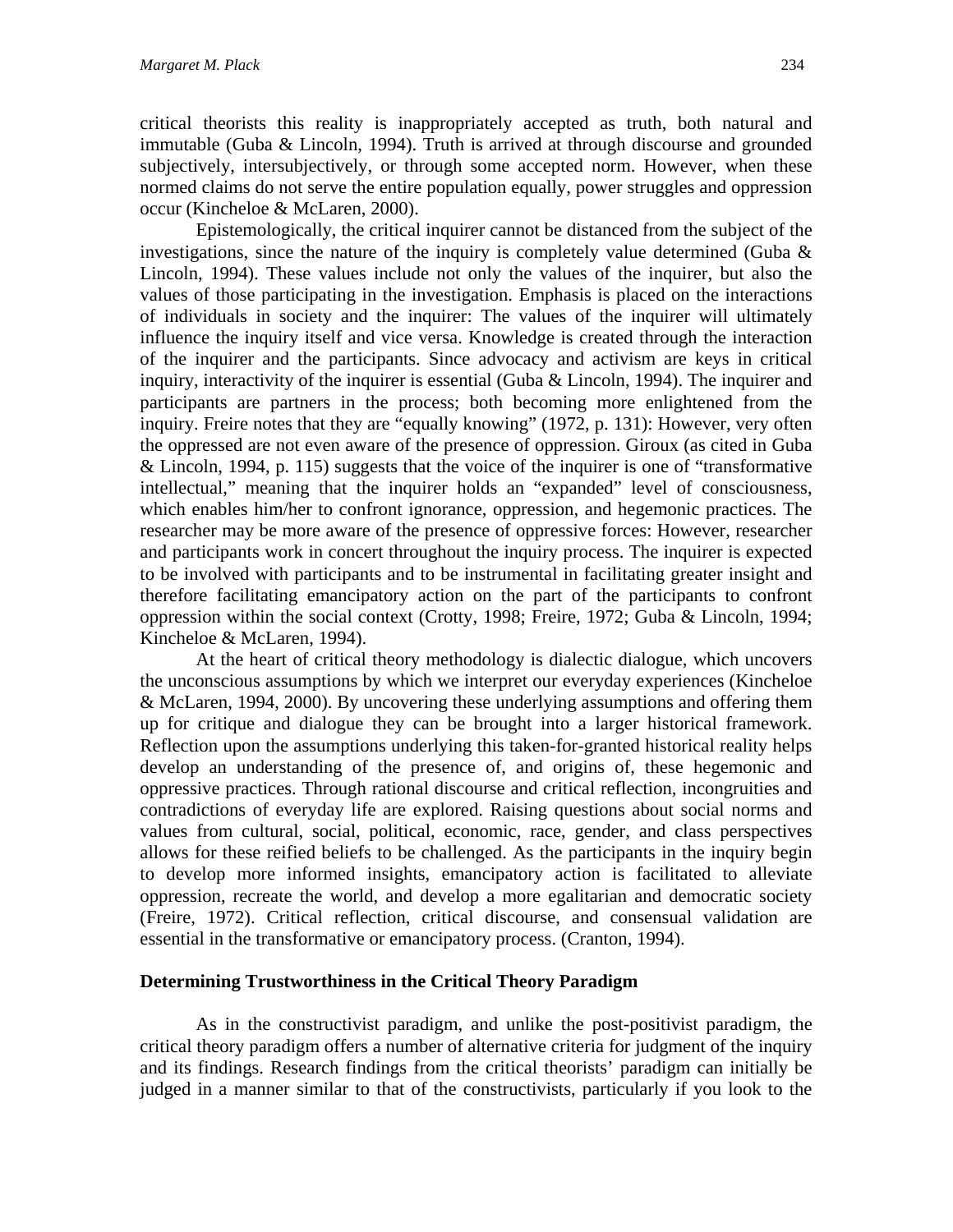more recent concepts of authenticity proposed by Guba and Lincoln. Concepts of fit, rightness, work, relevance, and modifiability, are all criteria that can be useful in judging the trustworthiness of inquiry and outcomes in either paradigm (Guba & Lincoln, 1981).

As critical theorists move towards social action and emancipation, the judgment criteria incorporates not only the criteria noted above, but also evaluation of the findings based on their emancipatory implications. Evaluation of critical inquiry requires that value judgments be made. Concepts such as verisimilitude, emotionality, personal responsibility, ethic of caring, political praxis, multi-voiced texts, and dialogue with subjects become essential components of transformative and emancipatory learning and therefore, criteria for judging quality of the inquiry (Denzin & Lincoln, 1994).

Guba and Lincoln (1994) posit three additional criteria for judging inquiry. First, is the degree to which the inquiry has taken into account the cultural, political, social, economic, ethnic, race, and gender aspects of the context. Second, is the degree to which the inquiry has managed to "erode ignorance and misapprehensions" (p. 114). Third, is the degree to which emancipatory action was facilitated.

Kincheloe and McLaren (1994) discuss two criteria for determining trustworthiness, credibility, and anticipatory accommodation. Credibility is a more appropriate criterion than the traditional concept of internal validity, as previously discussed under constructivism, and anticipatory accommodation is a more appropriate criterion than the traditional concept of external validity. In describing their concept of anticipatory accommodation, Kinchloe and McLaren liken it to Piaget's cognitive process of accommodation; noting, that in order to generalize any findings from the critical theory paradigm, one must be quite informed about the similarities and differences within a given context. The researcher must be able to reshape the findings of the research from a given context to fit the nuances of the new context.

 Finally, Walker and Evers (1988) sum up the difference between the criteria for judgment in critical theory versus constructivism by stating that it is not simply a matter of constructing an alternative paradigm, but to what degree the inquiry promotes human well being.

#### **Research Paradigms in Physical Therapy Practice**

Physical therapy is an outgrowth of medicine and science. There is intense pressure for academic health centers to obtain research grants and most of these grants are given to study designs that provide randomized controlled trials (Miller & Crabtree, 2000). For physical therapy faculty, dissemination of research findings has become an important component of the accreditation criteria for physical therapist education programs (Commission on Accreditation of Physical Therapy Education, 2004). Evidence-based practice has become part of the vision of the profession and there is a commitment to assist clinicians in becoming proficient at utilizing research findings in practice (American Physical Therapy Association, 2004a; Ciccone, 2004). This is evidenced by the addition of *Evidence in Practice*, now a regular feature in *Physical Therapy* since January 2002. Research has come to the forefront in the practice of physical therapy.

Published research in physical therapy has been approached primarily from a post-positivist perspective. Research evidence has become a critical element of the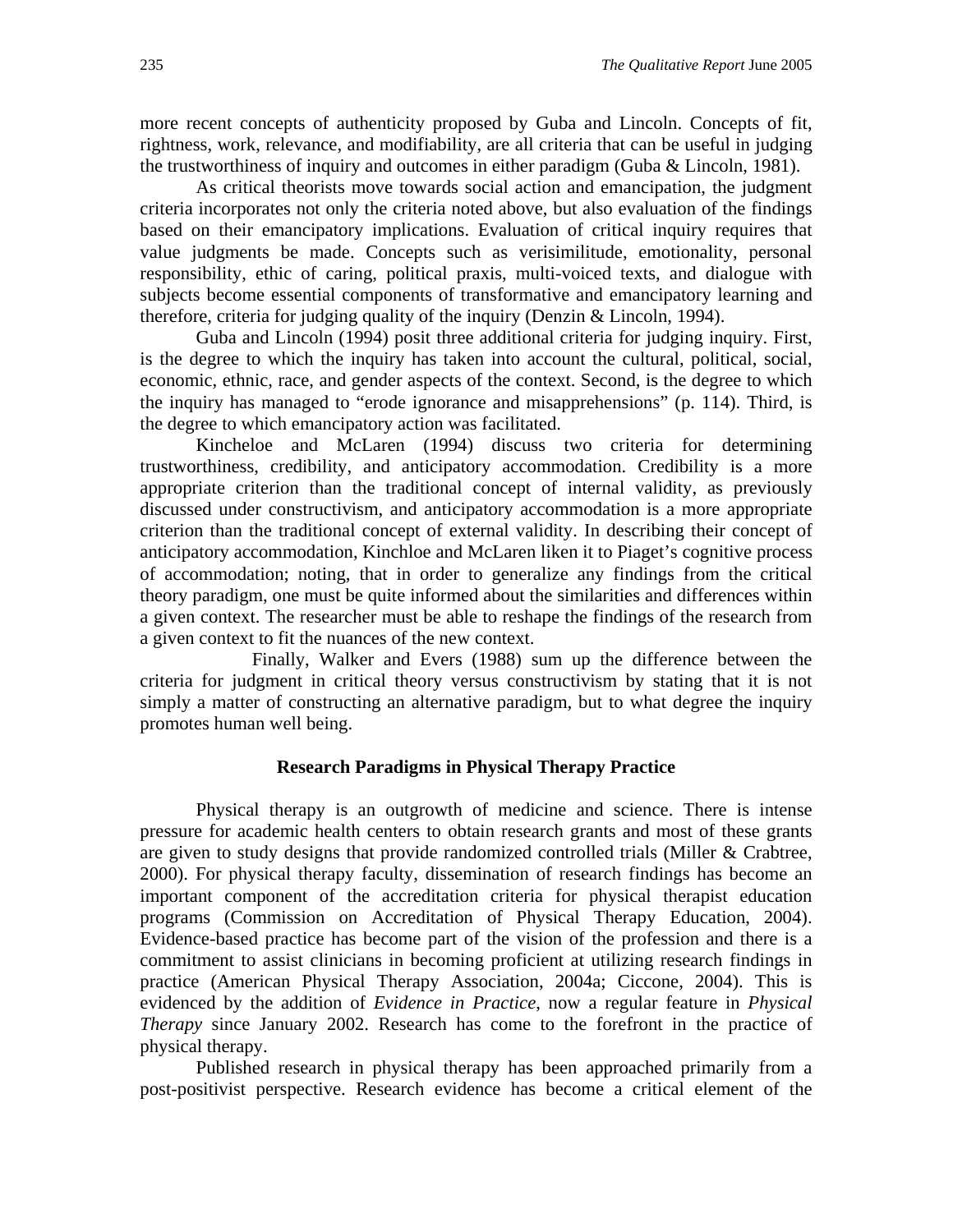clinical decision-making process and as a result, as in medicine, randomized controlled trials, systematic reviews, and meta-analyses have become the gold standard (Ciccone, 2004; Gibson & Martin, 2003; Kim, 2003; Maxwell, 2004; Miller, McKibbon, & Haynes, 2003; Miller & Crabtree, 2000; Sackett, Richardson, Rosenberg, & Haynes, 1997). Objectivity, validity, and reliability are essential to research in the field of physical therapy. Miller and Crabtree (2000) refer to this biomedical model as "patriarchal positivism" (p. 610); a "theoretical, hospital based, and disease oriented" model (p. 611).

As such, the primary goal of research has been to determine universalisms, outcomes, and cause and effect relationships for the purpose of controlling and predicting future outcomes, which will inform clinical decision-making and enhance physical therapy practice. A priori hypotheses, methods and designs based on theory have been encouraged. Overt human behaviors and brute data are most often employed to describe human nature. Inferential statistics and statistical analyses are used to make generalizations and to determine the degree to which the hypotheses have been supported or rejected. Research has been value free (or at least an attempt to control bias is paramount) and quantitative designs have been privileged over qualitative designs. Recent studies published on research trends in physical therapy show that published research has predominantly centered on the efficacy of various intervention strategies and support the fact that the vast majority of these studies have been post-positivistic in nature (Gibson & Martin, 2003; Klassen, Grzybowski, & Rosser, 2001; Miller et al., 2003; Robertson, 1995).

Having a strong post-positivistic predilection has its benefits and its limitations in the field of physical therapy. One of the major benefits of using this paradigmatic approach is the use of inferential statistics, which allows one to make generalizations from a sample to a population. The research can be performed on a more limited number of people while many may reap the benefits. This approach has the ultimate goal of predicting and controlling outcomes, which may help to predict what may work, while providing guidance to therapists in preventing negative outcomes. Hypotheses can be formulated from theory and then tested to determine the efficacy of certain treatment approaches. The use of statistics allows therapists to determine with a high level of probability what may be the most effective and efficient therapeutic approach to patient care.

While there are many benefits to this type of research, concern has been raised that the post-positivist approach has become the predominant paradigm in physical therapy literature. Miller et al. (2003) analyzed research in physical therapy between January 2000 and June 2001. They noted that of the 179 articles published, in six consecutive issues of the four major international journals of physical therapy *[Physical Therapy, Australian Journal of Physiotherapy, Physiotherapy Canada*, and *Physiotherapy]*, only 86 of them were categorized as being "concerned with the understanding of health care in humans, [and] will have an effect on the care of the patient/subject" (p. 131). In addition, only 19 demonstrated sufficient rigor to be of use by evidence-based practitioners in making clinical decisions. Even more disconcerting was that they found only one article that utilized a non-positivist research design. Gibson and Martin (2003) found a similar lack of representation of non-positivist research in the same journals between January 1996 and April 2001. They identified a total of 25 nonpositivist studies out of a total of 584 (4.3%) studies published, with two of the four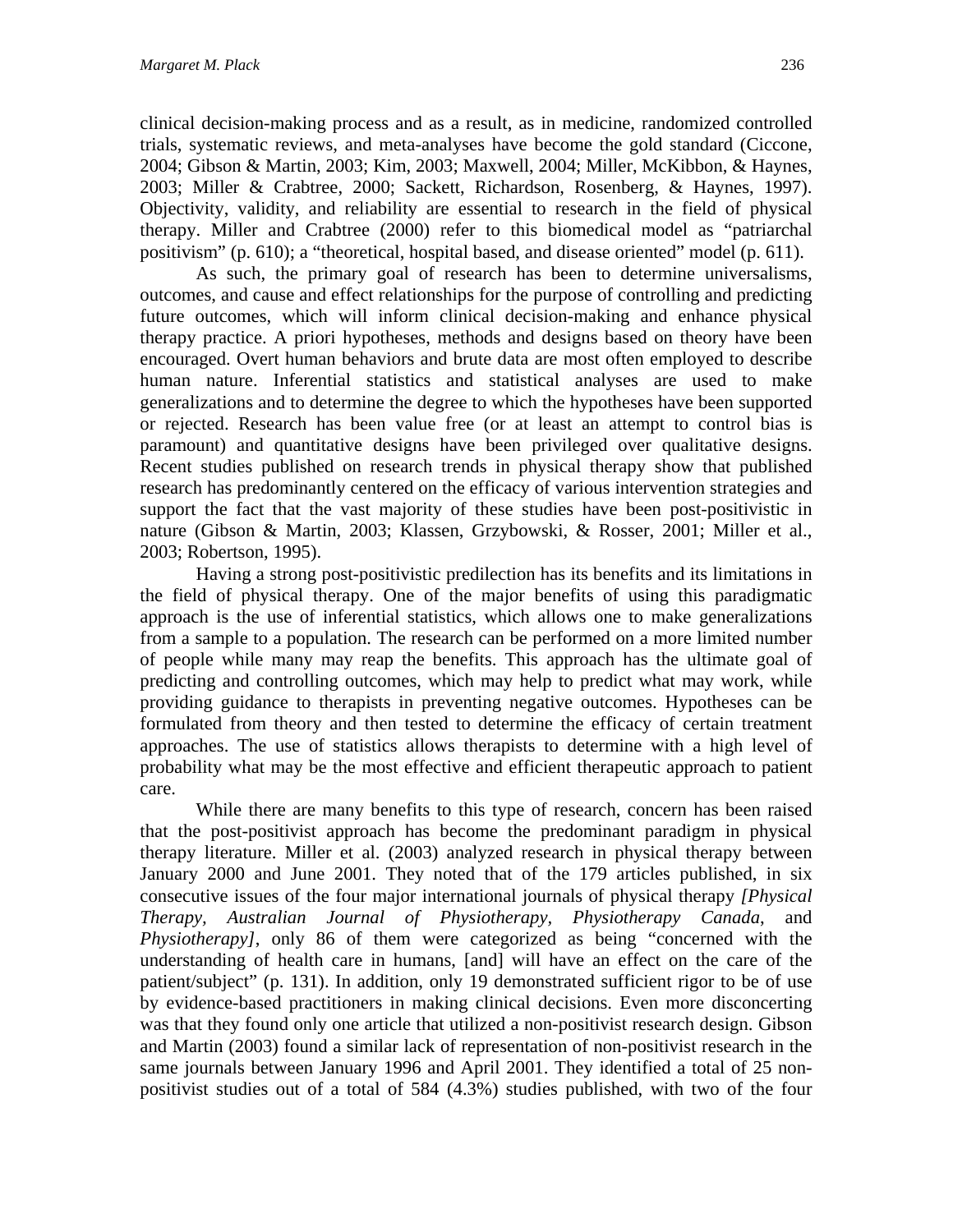journals having published only one qualitative study in the five-year span. While Gibson and Martin found a similar trend, they suggested that the groundwork that would allow researchers and clinicians to develop an appreciation for non-positivist methods in physical therapy literature had been laid and that "we need to continue this momentum in physiotherapy" (p. 356). A more recent review of the same four major journals by this author revealed that while some indication of change was present, the trend continued. Of the 112 articles reviewed between summer 2003 and summer 2004 (in the same four mainstream physical therapy journals), nine (8.04%) used methods such as interviews and focus groups that suggest a constructivist approach, while no articles were found that utilized a critical theorist approach.

Although the post-positivist approach has its benefits there is often a trade-off between rigor and relevance. The post-positivist paradigm is highly controlled and attempts to provide a great deal of rigor; however the research outcomes are often decontextualized, which sometimes limits their generalizability and clinical relevance. This runs counter to the *Clinical Research Agenda for Physical Therapy* formulated by the American Physical Therapy Association (2000), which emphasizes the importance of clinically relevant research (Jette, 2003). In addition, the post-positivist approach does not allow the inquirer to develop a thorough understanding of the complexity of human behavior, nor does it attempt to capture the lived experience of the patient who is receiving the intervention. Further, it assumes that all aspects of therapy can be fragmented and studied a few variables at a time.

Each patient is unique and brings a unique background (i.e., gender, race, ethnic, economic, political, social, and historical) to the treatment setting, which may have a tremendous impact on outcomes. Because of the uniqueness of each individual, outcomes can never be fully predicted nor controlled. Human behavior cannot be taken out of this context and can never be value-free, which are expectations of the post-positivist paradigm. In attempting to look objectively at outcomes and brute data, the impact of human nature and its subjective (including values, motives, and intentions) and intersubjective relationships are overlooked. Finally, emancipatory action, which may be essential in the current health care environment, has not been adequately addressed. Many patients lack access to medical care, others receive inadequate care, yet no studies were uncovered to date in mainstream physical therapy literature that seek to engage patients in systematic research that will empower them to improve their status within the health care system.

While the goal of research in physical therapy is to provide evidence that informs practice, the post-positivist approach seeks to predict outcomes providing only part of the evidence needed to make informed decisions in practice. A number of authors have suggested that privileging the positivist paradigm results in "missing evidence" evidence that is critical to understanding human nature and its impact on health care (Gibson & Martin, 2003; Miller & Crabtree, 2000). While positivist research provides generalizable results, constructivist and critical theorist research provide context. While positivist research provides information about causality, it fails to provide a full description of the processes, events, and experiences integral to this cause and effect relationship. Without this, the causal mechanism cannot fully be understood (Miller & Crabtree, 2000). Physical therapists provide interventions, however healing most often occurs between physical therapy sessions. It is by capturing the patient's entire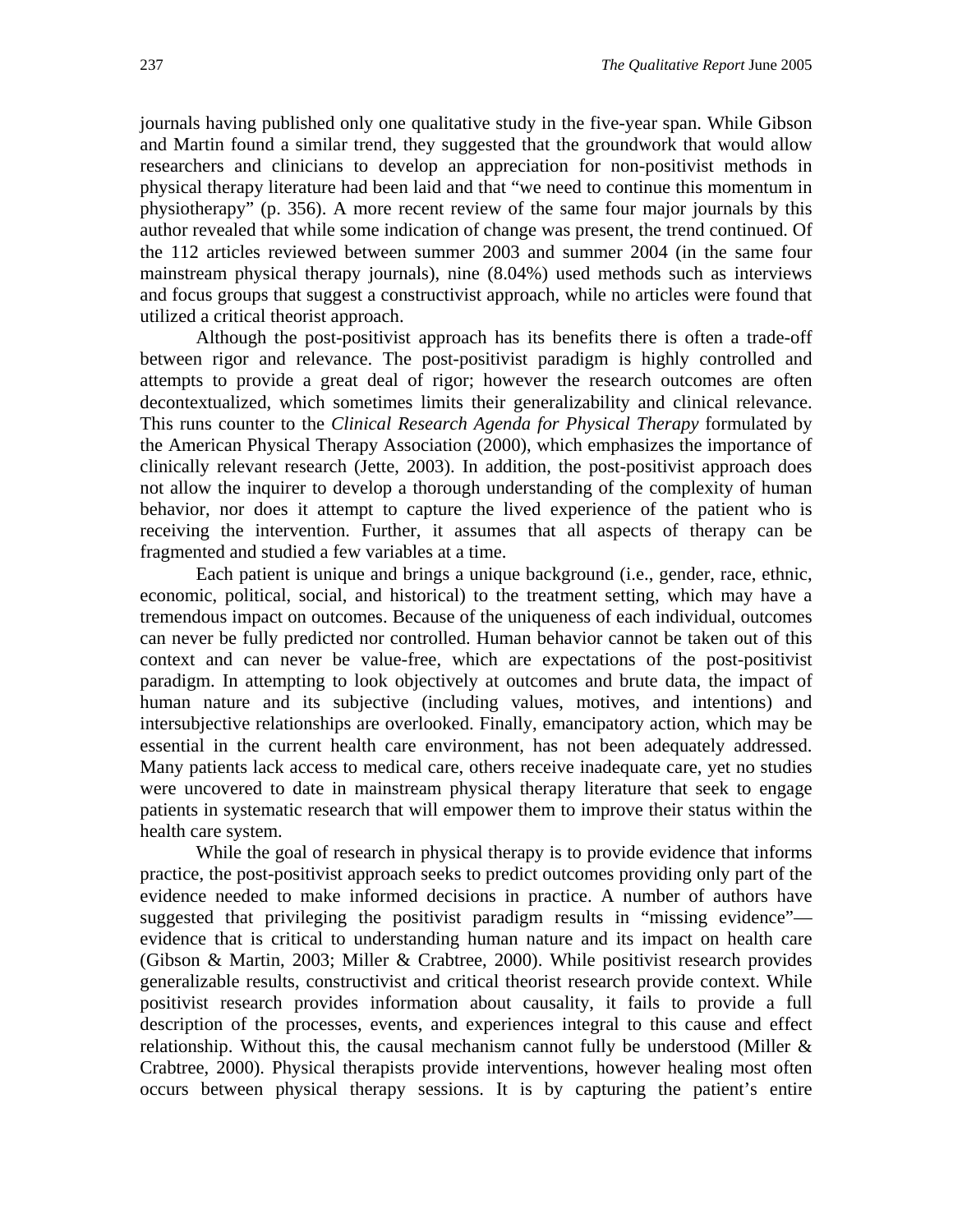therapeutic experience through constructivist research that this causal description may more fully be revealed. Further, non-positivist approaches to research can help explicate some of the factors beyond the biophysical (e.g., social, emotional, cognitive, spiritual) that may intervene as barriers, constraints, or supports to any given intervention. Understanding the full context of the patient's experiences with the intervention can provide additional evidence as to why the intervention may or may not have been successful. Further, physical therapy intervention is not simply about diminishing impairment or dysfunction, rather it is about improving function and reintegrating individuals into society, which cannot be studied out of context (Gibson & Martin, 2003).

Although post-positivism remains the dominant paradigm in physical therapy and research continues to emphasize interventions, outcomes, and cause and effect relationships, researchers have begun to seek a more thorough understanding of the humanistic aspects of physical therapy practice. Studies such as *The Physiotherapy Experience in Private Practice: The Patient's Perspective (Potter, Gordon, & Hamer,* 2003), *Individual and Societal Influences on Participation in Physical Therapy Activity Following Spinal Cord Injury: A Qualitative Study* (Levins, Redenbach, & Dyck, 2004), and *Qualitative Study of Clinical Decision Making in Recommending Discharge Placement from the Acute Care Setting* (Jette, 2003) that have appeared in mainstream physical therapy literature demonstrate that researchers and publishers are beginning to recognize the value of reporting the lived experiences of both patients and therapists.

While funding sources are beginning to recognize non-positivist research as a valuable source of information (Miller & Crabtree, 2000; Murphy et al., 1998), Gibson and Martin (2003) note that non-positivist research remains "misunderstood and possibly underrepresented in physiotherapy" (p. 350). They assert that non-positivist research is often not evaluated appropriately. Rather than being viewed as an alternative approach to research, with its own set of criteria for establishing credibility and trustworthiness, nonpositivist designs are often held to the same criteria as positivist designs. Further, these studies are often viewed simply as non-experimental, which in the hierarchy of valued evidence, places it near the bottom.

Devaluation may, in part, account for the under-representation of non-positivist research in mainstream of physical therapy literature. However, additional questions can be raised as to why constructivist and critical theorist research remain under-represented. Is it that researchers are not interested in this type of research? Is it that post-positivist research questions are the primary interest of funding sources? Is it that physical therapists remain unaware of the credibility of non-positivist research? Is it that physical therapists remain unaware of the relevance of the information that can be gleaned from non-positivist research? Is it that editorial board members of the mainstream journals do not value these approaches? Is it that this type of research is often more time consuming and complex than post-positivist research? Regardless of the reason, physical therapy research generally falls short of moving towards utilization of either the constructivist or critical theorist paradigms: Exclusion of this research in mainstream literature limits the evidence that can be used by practitioners in making informed clinical decisions. Further, by not exploring and sharing the experiences of the very patients that we seek to serve their voices remain silenced in the scientific literature.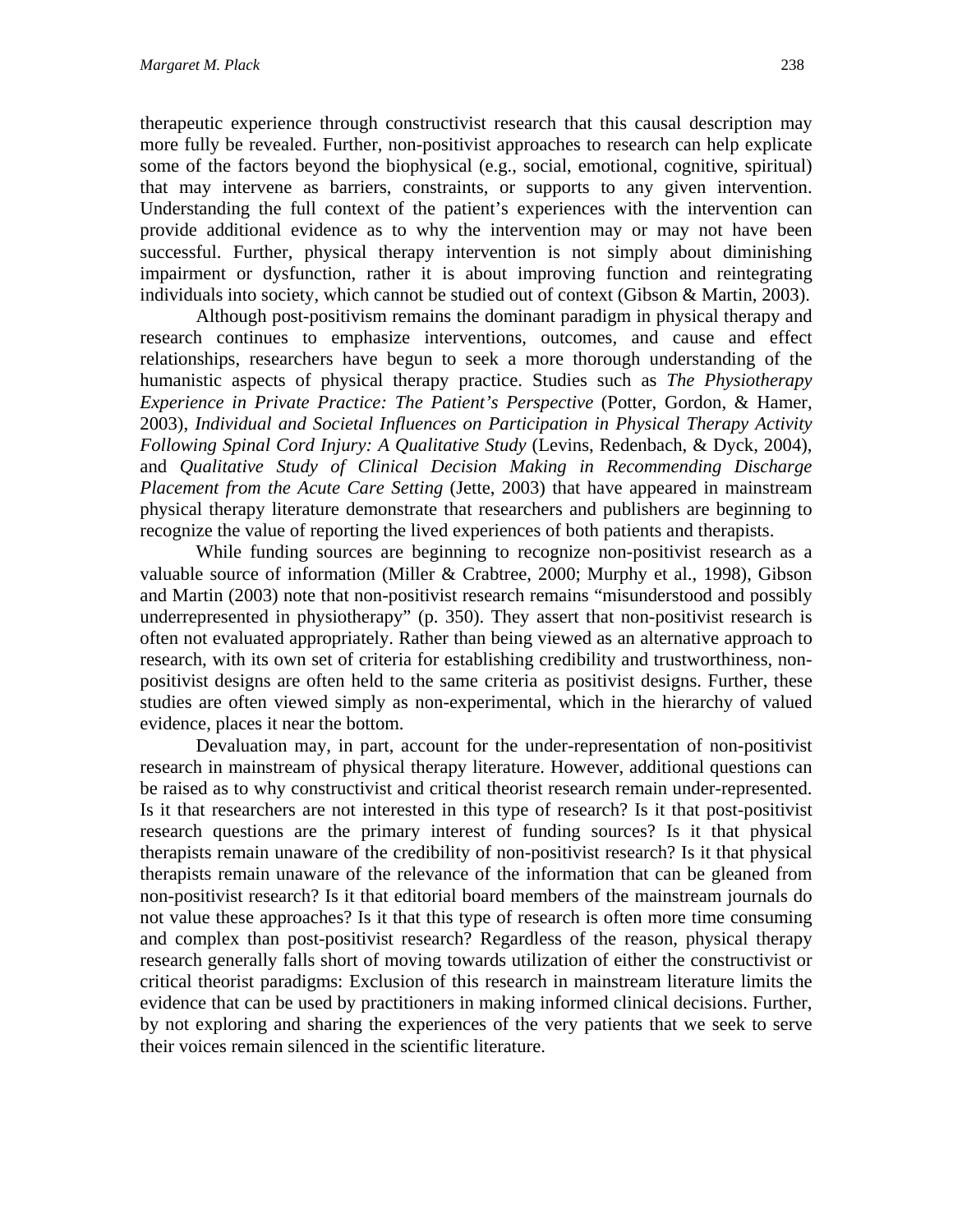#### **My Paradigmatic Assumptions**

As a physical therapist, I believe in the field of science and that within this framework, rigor and objectivity are needed in applying research to discover cause and effect relationships that can predict future outcomes based on present behaviors. However, restricting research to one paradigm does an injustice to the entire field of study. Health care in general and physical therapy specifically, are not purely hard sciences where immutable, objective truths exist. While outcome measures and cause and effect research can enhance quality of care, health care should not be co-mmodified where research seeks to standardize care for the purposes of enhancing productivity and cost effectiveness. There are aspects of health care that are drawn from the hard sciences and have an objective reality in which randomized controlled trials, meta-analyses, and systematic reviews (i.e., post-positivist approach to inquiry) may be most appropriate and may enhance the quality of care. However, at the heart of practice in health care is the study of human nature and the impact that science may have on the human being as an individual within society and vice versa. While evidence-based practice is, and should be, valued by the profession, evidence is incomplete unless voice is given to the range of evidence needed to understand the complexity of the relationship with the patient.

Human nature cannot be fragmented into a few distinct variables for study. Of equal importance are the processes that connect these variables to the outcomes under study. Context cannot be negated. Each human being is unique, bringing to the therapeutic setting a unique historic, ethnic, cultural, social, economic, racial, political, and gender background. Two patients of the same diagnosis may react quite differently to the health care provided based on their backgrounds. Their understanding of the situation is uniquely constructed, as is that of their health care provider. Understanding the meaning that participants make of their experiences along with their values, beliefs, and intentions are of equal value in attempting to illuminate the processes that lead to cause and effect relationships. Further, it is important for the silenced voices to be heard. Disparities exist in health care. These are the voices that have not been heard in physical therapy. There is no research in physical therapy literature that addresses health care disparities (Harris, 2004). This is the missing evidence.

The profession of physical therapy strives to maintain client-centered carerecognizing the uniqueness of each individual. Sensitivity to individual and cultural differences is an expectation of all physical therapy education programs (Commission on Accreditation of Physical Therapy Education, 2004). This is the explicit message. However, I question the implicit message if these individual and cultural differences are not expressed in our mainstream literature. Klassen et al. (2001) noted that most physical therapy clinicians rely on the research provided in the four major international journals cited above, yet the overwhelming majority of studies reported in these journals are from the positivist paradigm and are intervention based. This leaves little available space in which clinicians are exposed to the valuable findings of non-positivist research. The net result is that the primary focus of research is on how the "total knee replacement" responds to a given intervention, with very little focus on how the "patient with the total knee replacement" has actually experienced that intervention or how that intervention has impacted the life of the individual with a "total knee replacement."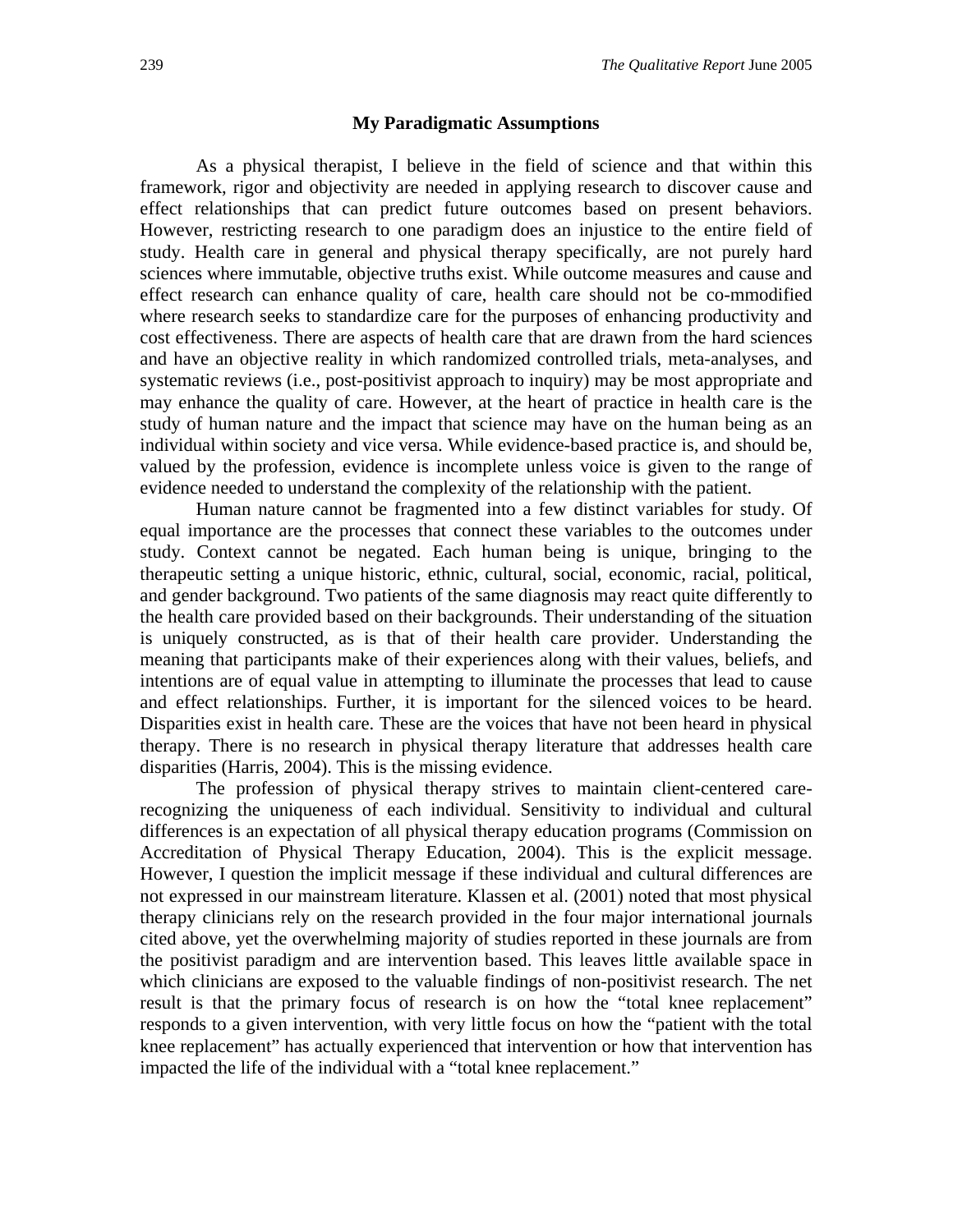One paradigm should not be privileged over another. To fully understand the complex interaction of the individual within the therapeutic milieu requires complex and in-depth research from a variety of perspectives. Walker and Evers (1988) discussed the complementary nature of research paradigms; Creswell (1994) suggested mixing paradigms; and Miller and Crabtree (1994) proposed concurrent designs, nested designs, sequential designs, and combined designs to facilitate this process. More recently, Maxwell (2004) has argued that while positivist research can provide a description of the causal relationship, in the study of complex phenomena such as human behavior, only non-positivist research can truly provide explanations and perspectives for those relationships that consider the lived experience of the participants. No single paradigm or methodological approach can provide a full understanding of the complexity of human nature required in a health care setting. To date, with what is known in research, I believe we have not come so far as to develop one paradigm that can be utilized to approach all problems present in dealing with human nature. Therefore, I would suggest that all three research paradigms be utilized in a complementary fashion so that we can begin to capture the complexity of the therapeutic relationship.

What needs to drive the inquiry is the clinical question that is being asked: If this requires the use of mixed methods then researchers should be encouraged to use mixed methods rather than always seeking to explore phenomena from the traditionally privileged perspective of the post-positivist (Miller & Crabtree, 1994). If the question being raised is "How much?", "Does X cause Y?", or "Is X effective in treating Y?" then a post-positivist perspective is most appropriate. If the issue is "Why is it effective?", "How is it effective?", or "In what ways did X impact the participant's ability to function in society?" then a constructivist perspective is more appropriate. Finally, if the issue is, "In what ways do insurance practices constrain access of certain patients to treatment X?" or "Why do health disparities persist?" then it would make most sense to approach the inquiry from a critical theorist's perspective. As Miller and Crabtree (1994) suggested, "to evaluate the physical/behavioral, conceptual/historical, social/emotional, and spiritual features relevant to a particular clinical question, multiple paradigms and methods are necessary" (p. 343).

The following examples further illustrate how a multi-paradigmatic approach to research is essential to our understanding of human nature and its impact on physical therapy practice and vice versa. As a pediatric physical therapist I am always reminded that I am working with the child and his or her family, not the Cerebral Palsy. The child is both unique and complex. The child is also not alone, but a member of a family, and a society, and as such, the child, the family, and society each play important roles in the child's success with any given therapeutic intervention. Without exploring the impact of each component on the intervention, evidence and client-centered care are incomplete.

In working with a pediatric patient with a diagnosis of Cerebral Palsy, if the health care provider seeks to determine whether a given treatment approach is most likely to be effective, the post-positivist paradigm may be most appropriate. This approach will help to define some of the cause and effect relationships that may be employed in predicting outcomes of various treatment techniques. Using outcomes obtained from post-positivist research, the health care provider may choose to do further research, employing the constructivist paradigm, to see if the particular approach advocated in the research will actually fit within the lifestyles of some families with children diagnosed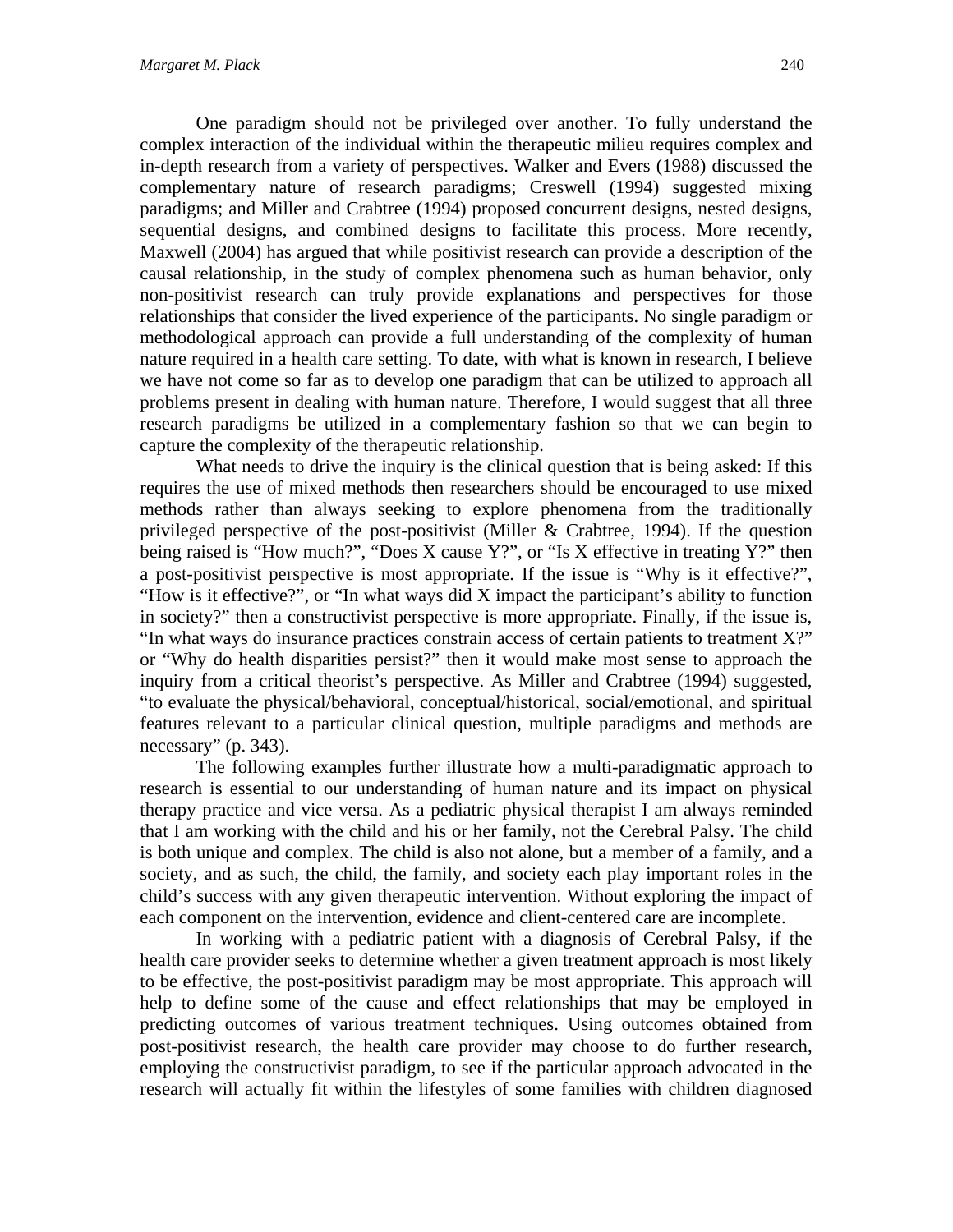with Cerebral Palsy. This health care provider/researcher may look to develop a better understanding of the values, intentions, goals, and motivations of both the children and their families to determine the impact that this particular treatment approach may have on the child in more holistic manner. Thus clinical decisions can be based not solely on the probable effect of the intervention, but also on the impact of the intervention on the child and the family as a unique unit. Finally, from a critical theorist's perspective, the health care provider may question whether the children and their families are getting their therapeutic needs met or whether potential oppression by the medical and insurance communities exists. The health care provider may use a critical theorist approach to empower the families to question the doctors and insurance companies; ultimately enable them to become better advocates for their children.

#### **Conclusion**

Human nature is a very complex phenomenon, requiring a pluralistic worldview. To approach any research dealing with human nature from a singular perspective is to limit the depth of understanding one can achieve. After exploring the underpinnings of the three major research paradigms vis-à-vis their place in history in general and within the physical therapy profession specifically, I suggest that if we as a profession are to embrace evidence-based practice and client-centered care, we must do so fully, both explicitly and implicitly. These concepts are explicit expectations both in the academic and clinical arenas. Evidence-based practice encourages clinicians to also consider the patient's goals and values, their own best judgment, societal and institutional constraints, and the unique relationship that the therapist has with the patient. However, privileging one paradigm over another within mainstream professional literature limits the evidence available with which to do so. This results in an implicit message that only certain evidence is valued; this evidence being the nomothetic perspective obtained from postpositivist research. However, equally important is the idiographic perspective of the clients themselves. Recognizing that a causal relationship exists with respect to certain variables does not fully describe the processes involved in that causal relationship, nor does it describe the unique context of the individuals involved in that relationship. Not presenting research from all three paradigmatic perspectives in mainstream professional literature limits the exposure of practicing clinicians to all types of evidence need to make informed clinical decisions.

To fully embrace client-centered care we must engage clinicians in understanding the patient as a whole and in considering the many factors that might impact patient care including perception, experience, social roles, culture, race, gender, ethnicity, issues of politics and power, etc. These personal and interpersonal dimensions of patient care may serve to enhance or diminish the outcomes predicted in post-positivist research. This does not privilege one paradigm over another rather it seeks to utilize information from all paradigms, to fully understand the multi-faceted nature of human behavior in the complex sociopolitical environment of health care.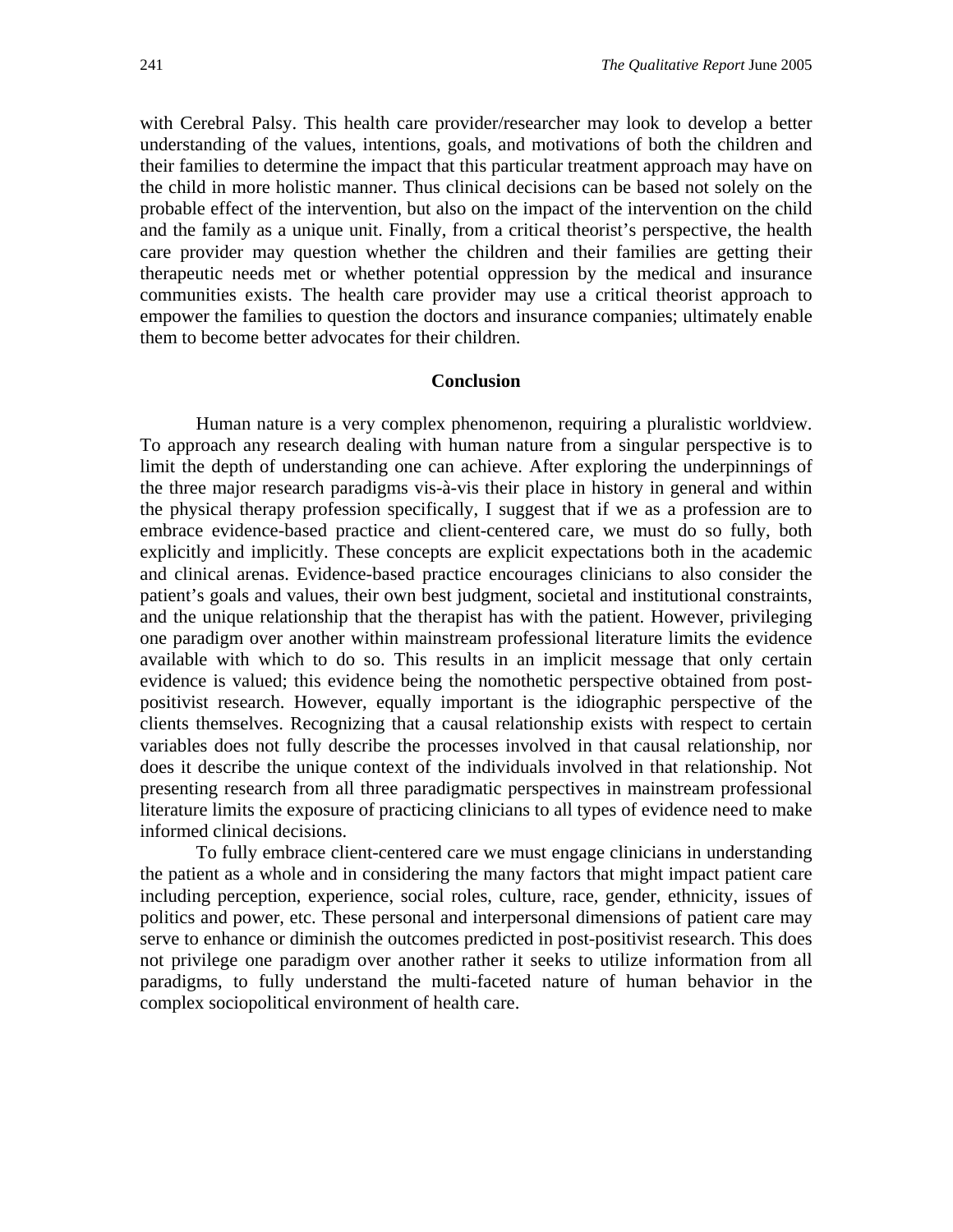## **Implications for Practice**

To fully embrace evidence-based practice and client-centered care physical therapists must fully apprehend the relationship between human nature and the therapeutic milieu. For this to happen, the following are implicated within the profession: (1) To provide clinicians with the comprehensive evidence needed to make informed clinical decisions, all aspects of the therapeutic relationship must be explored and disseminated in mainstream professional literature; (2) To fully understand the causal relationships integral to effective care, including the processes involved in these relationships that might serve to mitigate the outcomes for any given patient, the lived experiences of the patients and their families must be explored and shared; and (3) Best practice and policy cannot be fully informed without both the voices of the many (i.e., nomothetic perspective) and the voices of the few (i.e., ideographic perspective): researchers and funding sources should seek both.

Concepts explored in this paper hold implications for all clinical researchers as well. To provide comprehensive evidence upon which to base clinical decisions, researchers must embrace a perspective of multiplicity: (1) Positivist researchers must be open to the perspective that alternative approaches to inquiry can add to the evidence base of the profession; (2) Non-positivist researchers must ensure rigor and a transparency of methods that enables the reader to fully appreciate the methods, analysis, and interpretations drawn from the research; and (3) All researchers must be open to multiple perspectives and cross disciplinary collaboration. Finally, for educators, this paper supports the premise that students and returning clinicians must be taught to understand, seek, critique, and value research from a number of different perspectives. Unless clinicians are exposed to rigorous research from alternative paradigms and new researchers are taught to seek, critique, and produce research from a variety of paradigms, the post-positivist perspective will remain the privileged paradigm, evidence will be incomplete, and the client will never fully be at the center of practice.

## **References**

- Altheide, D. L., & Johnson, J. M. (1994). Criteria for assessing interpretive validity in qualitative research. In N. K. Denzin & Y. S. Lincoln (Eds.), *Handbook of qualitative research* (pp. 485-499). Thousand Oaks, CA: Sage.
- American Physical Therapy Association. (2000). Clinical research agenda for physical therapy. *Physical Therapy, 80*(5), 499-513.
- American Physical Therapy Association. (2004a). *APTA vision sentence and vision statement for physical therapy 2020*. Retrieved December 27, 2004, from http://www.apta.org/About/aptamissiongoals/visionstatement
- American Physical Therapy Association. (2004b). *Professionalism in physical therapy: Core values*. Alexandria, VA: Author.
- Candy, P. (1991). *Self-direction for lifelong learning*. San Francisco: Jossey-Bass.
- Ciccone, C. (2004). Evidence in practice: Answers are within your reach [Editorial]. *Physical Therapy, 84*(1), 6-7.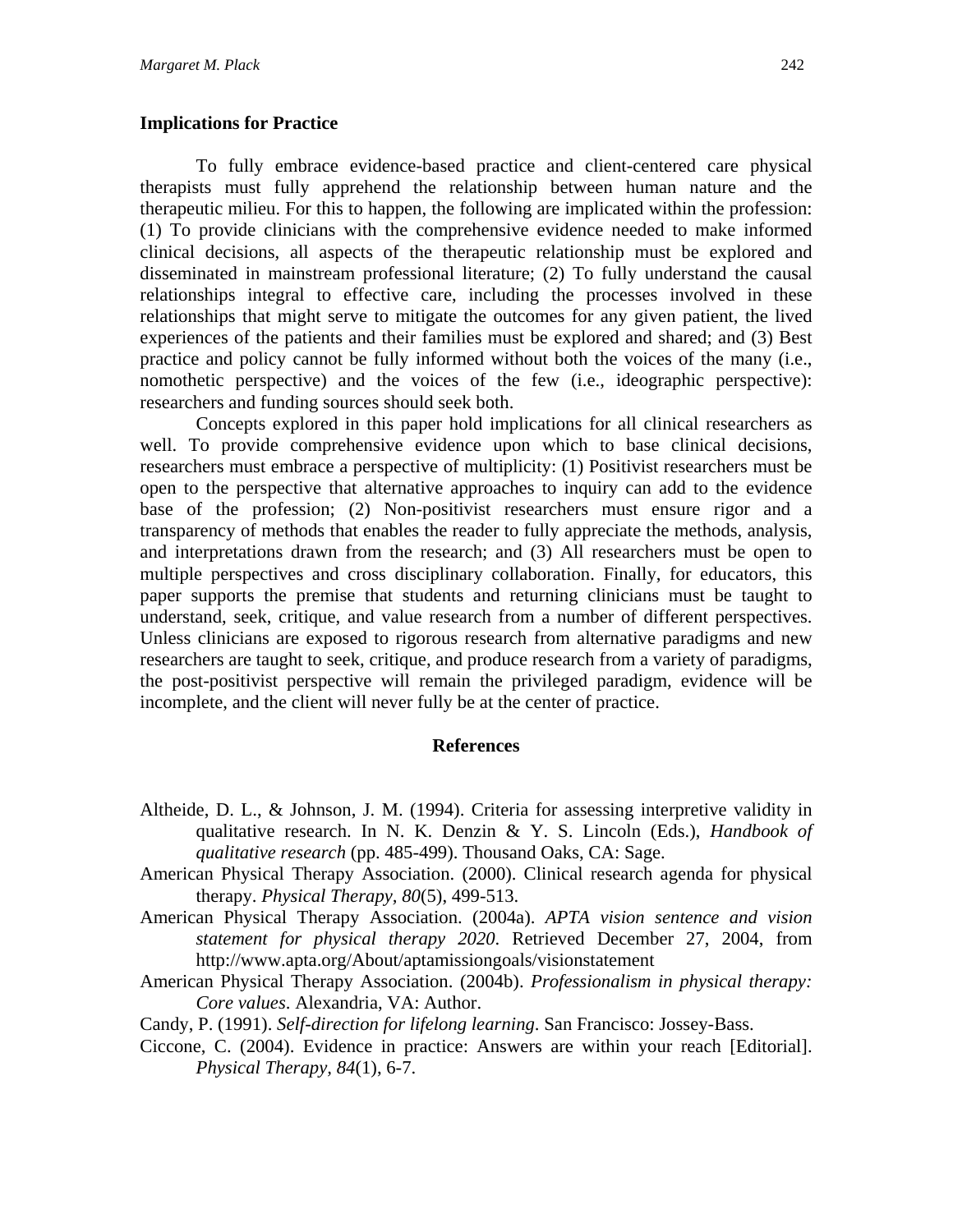- Commission on Accreditation of Physical Therapy Education (2004). *Evaluative criteria for accreditation of education programs for the preparation of physical therapists.* Alexandria, VA: Author.
- Cranton, P. (1994). *Understanding and promoting transformative learning: A guide for educators of adults*. San Francisco: Jossey-Bass.
- Creswell, J. (1994). *Research design: Qualitative and quantitative approaches*. Thousand Oaks, CA: Sage.
- Crotty, M. (1998). *The foundations of social research: Meaning and perspective in the research process*. Thousand Oaks, CA: Sage.
- De Landsheere, G. (1997). History of educational research. In J. Keeves (Ed.), *Educational research, methodology, and measurement: An international handbook* (2nd ed., pp. 8-16). New York: Pergamon Press.
- Denzin, N. K., & Lincoln, Y. S. (1994). Introduction: Entering the field of qualitative research. In N. K. Denzin & Y. S. Lincoln (Eds.), *Handbook of qualitative research* (pp. 1-18). Thousand Oaks, CA: Sage.
- Denzin, N. K., & Lincoln, Y. S. (2000). Introduction: The discipline and practice of qualitative research. In N. K. Denzin & Y. S. Lincoln (Eds.), *Handbook of qualitative research* (2nd ed., pp. 21-29). Thousand Oaks, CA: Sage.
- Freire, P. (1972). *Pedagogy of the oppressed*. New York: Continuum.
- Gibson, B. E., & Martin, D. K. (2003). Qualitative research and evidence-based physiotherapy practice. *Physiotherapy, 89*(6), 350-358.
- Guba, E. G., & Lincoln, Y. S. (1981). *Effective evaluation: Improving the usefulness of evaluation results through responsive and naturalistic approaches*. San Francisco: Jossey-Bass.
- Guba, E. G., & Lincoln, Y. S. (1994). Competing paradigms in qualitative research. In N. K. Denzin & Y. S. Lincoln (Eds.), *Handbook of qualitative research* (pp. 105- 118). Thousand Oaks, CA: Sage.
- Harris, M. (2004, October). *Health disparities in physical therapy*. Address given at the meeting of the Academic Administrators Special Interest Group, St. Louis, MO.
- Jette, A. M. (2003). A quantitative analysis of research publications in physical therapy journals [Invited commentary]. *Physical Therapy, 83*(2), 131-132.
- Jette, D. (2003). A qualitative study of clinical decision making in recommending discharge placement from the acute care setting. *Physical Therapy, 83*(3), 224- 236.
- Kim, S. (2003). Research paradigms in organizational learning and performance: Competing modes of inquiry. *Information Technology, Learning, and Performance Journal, 21*(1), 9-18.
- Kincheloe, J. L., & McLaren, P. L. (1994). Rethinking critical theory and qualitative research. In N. K. Denzin & Y. S. Lincoln (Eds.), *Handbook of qualitative research* (pp. 138-157). Thousand Oaks, CA: Sage.
- Kincheloe, J. L., & McLaren, P. L. (2000). Rethinking critical theory and qualitative research. In N. K. Denzin & Y. S. Lincoln (Eds.), *Handbook of qualitative research* (2nd ed., pp. 279-314). Thousand Oaks, CA: Sage.
- Klassen, L. E., Grzybowski, W., & Rosser, B. (2001, Winter). Trends in physical therapy research and scholarly activity. *Physiotherapy Canada,* 40-47.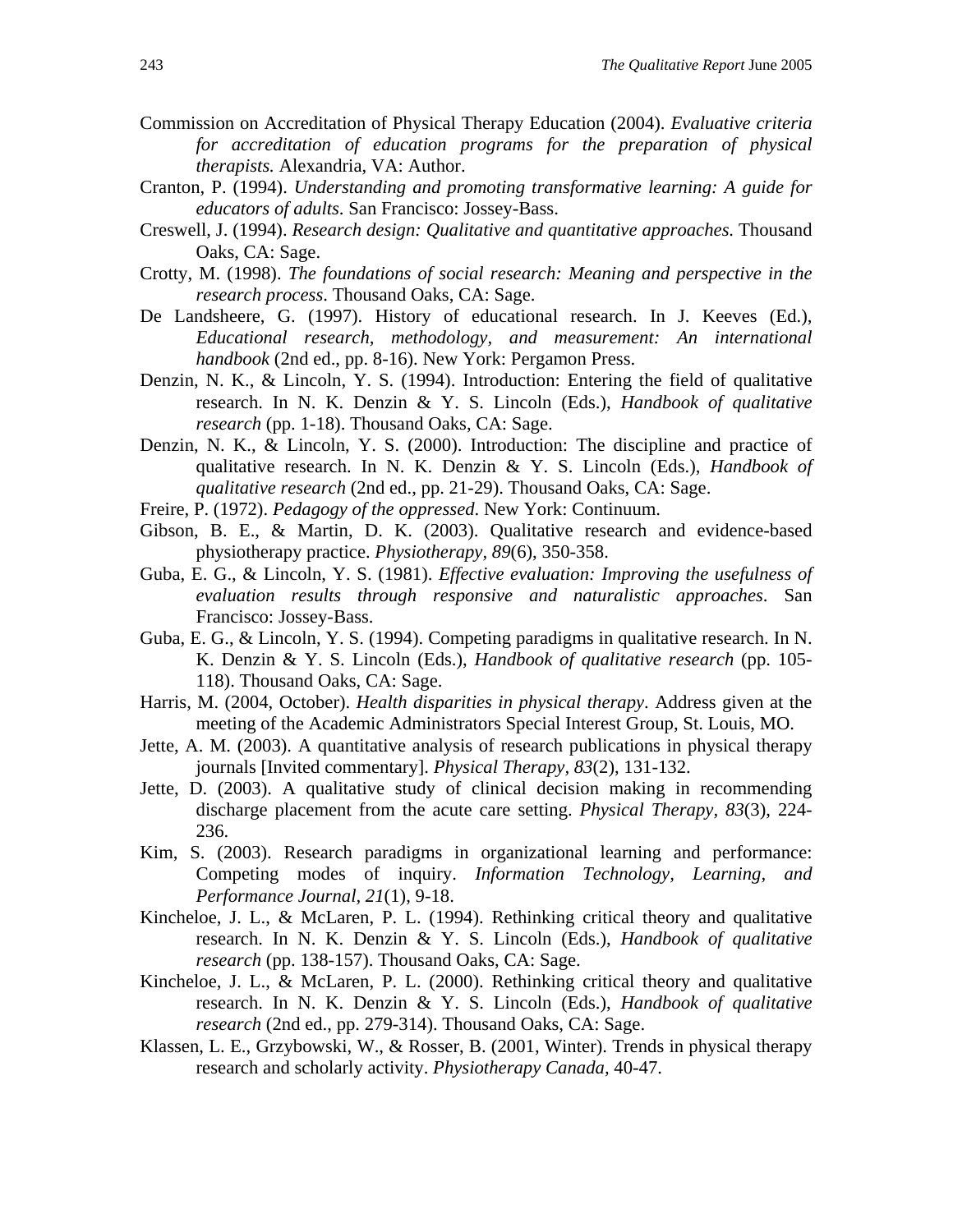- Levins, S. M., Redenbach, D. M., & Dyck, I. (2004). Individual and societal influences on participation in physical activity following spinal cord injury: A qualitative study. *Physical Therapy, 84*(6), 496-509.
- Lincoln, Y. S., & Guba, E. G. (2000). Paradigmatic controversies, contradictions, and emerging confluences. In N. K. Denzin & Y. S. Lincoln (Eds.), *Handbook of qualitative research* (2nd ed., pp.163-188). Thousand Oaks, CA: Sage.
- Maxwell, J. A. (2004). Causal explanation, qualitative research, and scientific inquiry in education. *Educational Researcher, 33*(2), 3-11.
- Merriam, S. B., & Associates. (2002). *Qualitative research in practice: Examples for discussion and analysis*. San Francisco: Jossey-Bass.
- Miller, P. A., McKibbon, K. A., & Haynes, R. B. (2003). A quantitative analysis of research publications in physical therapy journals. *Physical Therapy, 83*(2), 123- 131.
- Miller, W. L., & Crabtree, B. F. (1994). Clinical research. In N. K. Denzin & Y. S. Lincoln (Eds.), *Handbook of qualitative research* (pp. 340-352). Thousand Oaks, CA: Sage.
- Miller, W. L., & Crabtree, B. F. (2000). Clinical research. In N. K. Denzin & Y. S. Lincoln (Eds.), *Handbook of qualitative research* (2nd ed., pp. 607-631). Thousand Oaks, CA: Sage.
- Murphy, E., Dingwall, R., Greatbatch, D., Parker, S., & Watson, P. (1998). Qualitative research methods in health technology assessment: A review of the literature. *Health Technology Assessment, 2*(16). Retrieved September 23, 2004, from http://www.hta.nhsweb.nhs.uk/fullmono/mon216.pdf
- Potter, M., Gordon, S., & Hamer, P. (2003). The physiotherapy experience in private practice: The patient's perspective. *Australian Journal of Physiotherapy, 49*, 195- 202.
- Robertson, V. (1995). A quantitative analysis of research in physical therapy. *Physical Therapy, 75*(4), 313-322.
- Robson, C. (1993). *Real world research: A resource for social scientists and practitioner researchers*. Oxford, UK: Blackwell.
- Sackett, D. L., Richardson, W. S., Rosenberg, W., & Haynes, R. B. (1997). *Evidencebased medicine: How to practice and how to teach*. New York: Churchill Livingstone.
- Schwandt, T. A. (1994). Constructivist, interpretivist approaches to human inquiry. In N. K. Denzin & Y. S. Lincoln (Eds.), *Handbook of qualitative research* (pp. 118- 137). Thousand Oaks, CA: Sage.
- Walker, J. C., & Evers, C. W. (1988). The epistemological unity of educational research. In J. P. Keeves (Ed.), *Educational research, methodology, and measurement: An international handbook* (pp. 28-36). New York: Pergamon Press.

#### **Author Note**

Margaret Plack, P.T., Ed.D., is the Director of the Program in Physical Therapy at The George Washington University, Washington, DC. Dr. Plack received her BA from